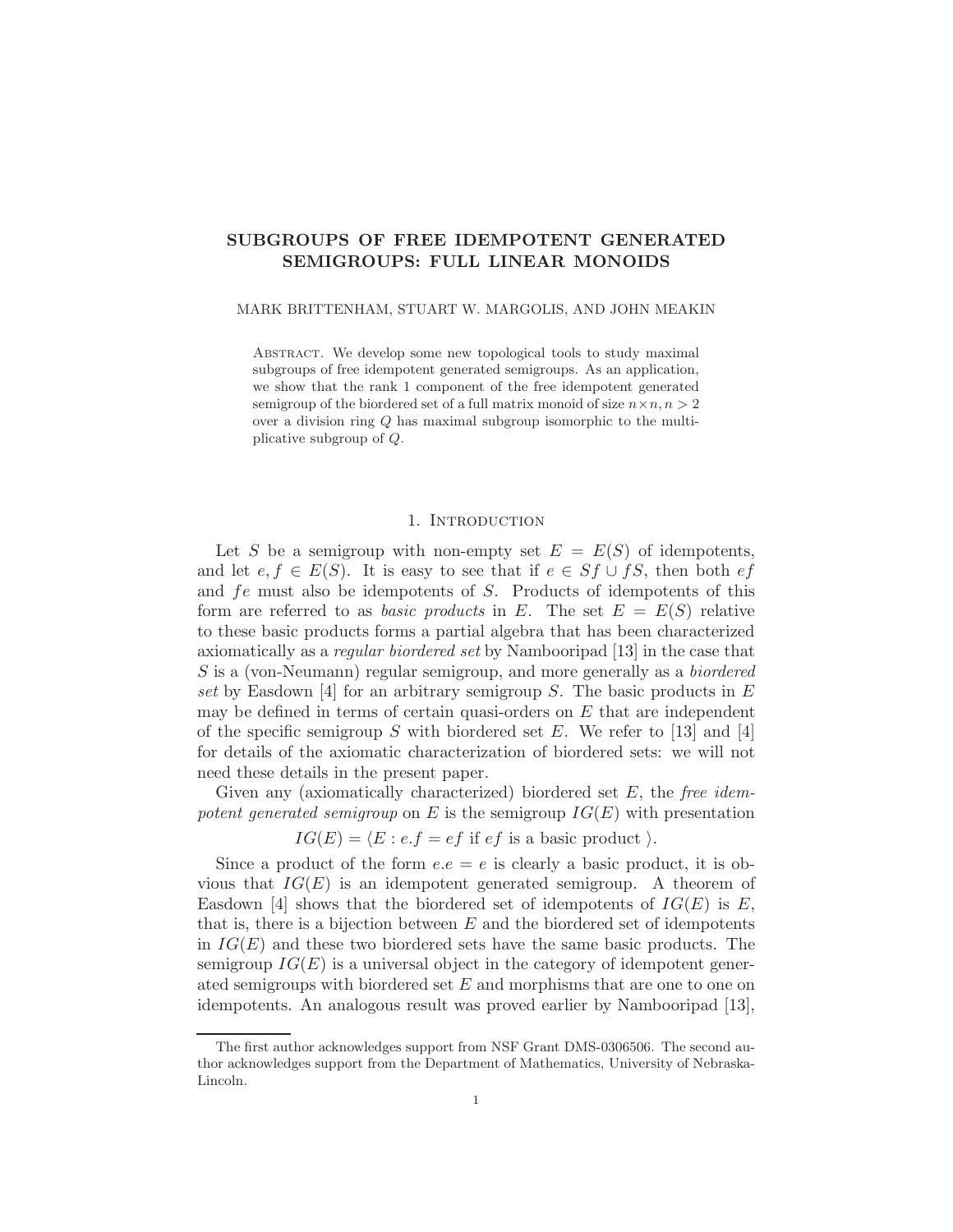who constructed a free regular idempotent generated semigroup  $RIG(E)$  on a regular biordered set E.

Given an idempotent e of any semigroup  $S$ , the maximal subgroup  $H_e$  of  $S$ with identity e is the group of units of the submonoid  $eSe$  of S. For example, if e is an idempotent  $n \times n$  matrix of rank r in the monoid  $M_n(Q)$  of  $n \times n$ matrices over a division ring Q, then  $H_e \cong GL_r(Q)$ , the General Linear Group of size r over  $Q$ . In [1] it is shown that if  $E$  is a regular biordered set and  $e \in E$ , then the maximal subgroup of  $RIG(E)$  with identity e is isomorphic to the maximal subgroup of  $IG(E)$  with identity e. A question that has been of interest in the literature is: which groups can arise as maximal subgroups of a free idempotent-generated semigroup  $IG(E)$  for some (axiomatically characterized) biordered set E? Early results on this problem (for example [16], [14]) suggested that such groups must be free, and in fact this conjecture explicitly surfaced in the literature in [11], although it had been conjectured since the early 1980's.

In [1], the authors provided the first counterexample to this conjecture, by showing that the free abelian group  $\mathbb{Z} \times \mathbb{Z}$  can arise in this context. Subsequently, Gray and Ruskuc [8] have shown that every group arises in this context. However, the structure of the maximal subgroups of free idempotent generated semigroups on naturally occurring biordered sets (such as the biordered set of the full linear monoid  $M_n(Q)$  over a division ring Q) is far from clear, and the main purpose of the current paper is to provide some new topological tools to study this problem.

We remark that idempotent generated semigroups arise naturally in many parts of mathematics. First of all they are "general". It is well known that every semigroup  $S$  embeds into a semigroup generated by a set of idempotents of the same cardinality as  $S$ . If  $S$  is (finite) countable then  $S$ embeds into a (finite) semigroup generated by 3 idempotents. Idempotent generated semigroups play an important part in the theory of reductive algebraic monoids [17, 21]. Putcha's theory of monoids of Lie type shows that one can consider the biordered set of idempotents of such a monoid to be a generalization of a building [18, 19] in the sense of Tits. Thus such objects have a natural geometric structure.

In their paper [1], the authors defined the *Graham-Houghton* 2-complex  $GH(E)$  of a regular biordered set E, based on the work of Nambooripad [13], Graham [7] and Houghton [10], and they showed that the maximal subgroups of  $IG(E)$  are the fundamental groups of the connected components of  $GH(E)$ . The 2-cells of  $GH(E)$  correspond to the *singular squares* of E defined by Nambooripad [13]. Gray and Ruskuc [8] give a new proof that singular squares give presentations of maximal subgroups of  $IG(E)$  for an arbitrary biordered set E.

We outline the main topological idea of this paper. Let  $S$  be an idempotent generated regular semigroup with biordered set  $E = E(S)$ . Then there is a surjective idempotent separating morphism  $f : RIG(E) \rightarrow S$  that is an isomorphism on  $E$ . It follows that for every maximal subgroup  $G$  of  $S$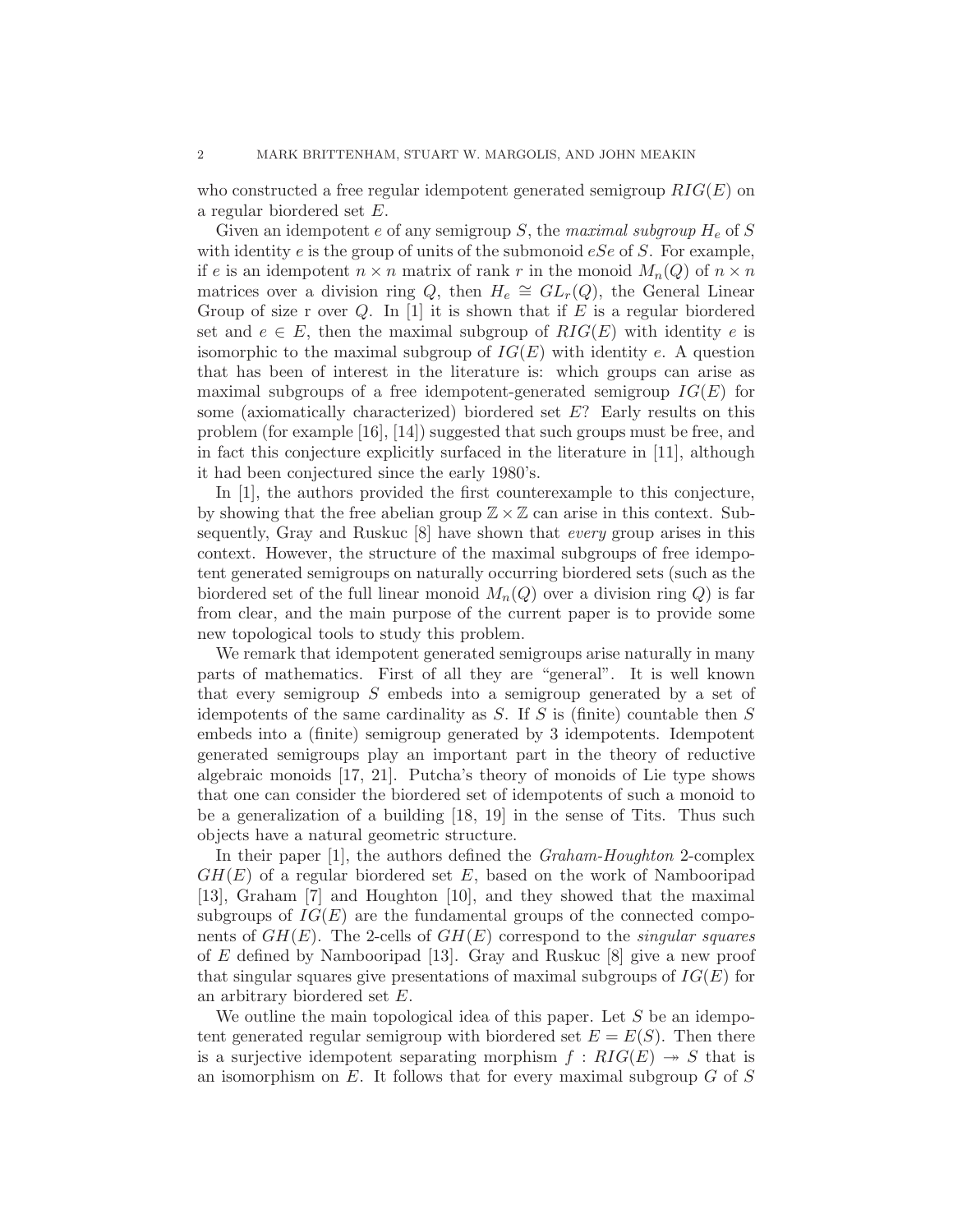there is a unique connected component C of  $GH(E)$  and a unique point x of C and a surjective morphism  $\pi_1(C, x) \rightarrow G$ . By basic algebraic topology, G acts transitively and fixed point free on each fibre of the connected cover  $C(G)$  of C that has fundamental group the kernel of this latter morphism. Thus if  $C(G)$  is simply connected, G is isomorphic to a maximal subgroup of  $RIG(E)$ .

We apply these ideas to show that if  $Q$  is a division ring, then the maximal subgroup of  $IG(E(M_n(Q)))$  corresponding to an idempotent matrix of rank 1 is  $Q^*$ , the multiplicative group of units of Q. The maximal subgroup of  $IG(E(M_n(Q)))$  corresponding to an idempotent matrix of rank  $n-1$  is a free group, but the structure of the maximal subgroups of  $IG(E(M_n(Q)))$ corresponding to idempotent matrices of rank k for  $1 < k < n - 1$  remains far from clear.

## 2. Preliminaries

Recall that a semigroup S is called *regular* if  $a \in aSa$  for each  $a \in S$ . In a very influential paper [13], Nambooripad studied the structure of regular semigroups via his theory of *inductive groupoids*. He found an axiomatic characterization of the set of idempotents of a regular semigroup S relative to the basic products in  $E(S)$  as a "regular biordered set" and he described the inductive groupoid associated with the free regular idempotent generated set  $RIG(E)$  on a regular biordered set E. A presentation for  $RIG(E)$  was provided by Pastijn [16]. In [1], the authors showed that if  $E$  is a regular biordered set, then the maximal subgroups of  $RIG(E)$  are isomorphic to the maximal subgroups of the semigroup  $IG(E)$  defined above. We refer the reader to [13] and [1] for details. We shall assume throughout the remainder of this paper that all biordered sets under consideration are biordered sets of regular semigroups.

Recall that the Green's relations  $R$  and  $\mathcal L$  on a semigroup  $S$  are defined by a R b iff  $aS^1 = bS^1$  and a L b iff  $S^1a = S^1b$ . When restricted to  $E = E(S)$  these are defined by basic products: e R f iff ef = f and  $fe = e$ , and  $e \mathcal{L} f$  iff  $ef = e$  and  $fe = f$ . Thus, one can consider the  $\mathcal R$  and  $\mathcal L$  relations on an arbitrary (axiomatically defined) biordered sets. By the theorems of Nambooripad and Easdown mentioned above, these are exactly the restrictions of the corresponding Green's relations on  $RIG(E)$ and  $IG(E)$  to E.

We can define Green's relation  $\mathcal D$  on a biordered set E as the transitive closure of  $\mathcal{R} \cup \mathcal{L}$ . It follows from the work of Fitz-Gerald [6] and Nambooripad  $[13]$  that this is the restriction of Green's relation  $\mathcal D$  to the idempotents of  $RIG(E)$ . Thus we identify these relations on E with the classical notions on  $RIG(E)$  and  $IG(E)$  without further mention. In Nambooripad's language, [13], two idempotents of  $RIG(E)$  or  $IG(E)$  are  $D$  related if and only if there is an  $E$ -path between them. This is just another way of saying that D is the transitive closure of  $\mathcal{R} \cup \mathcal{L}$  restricted to E.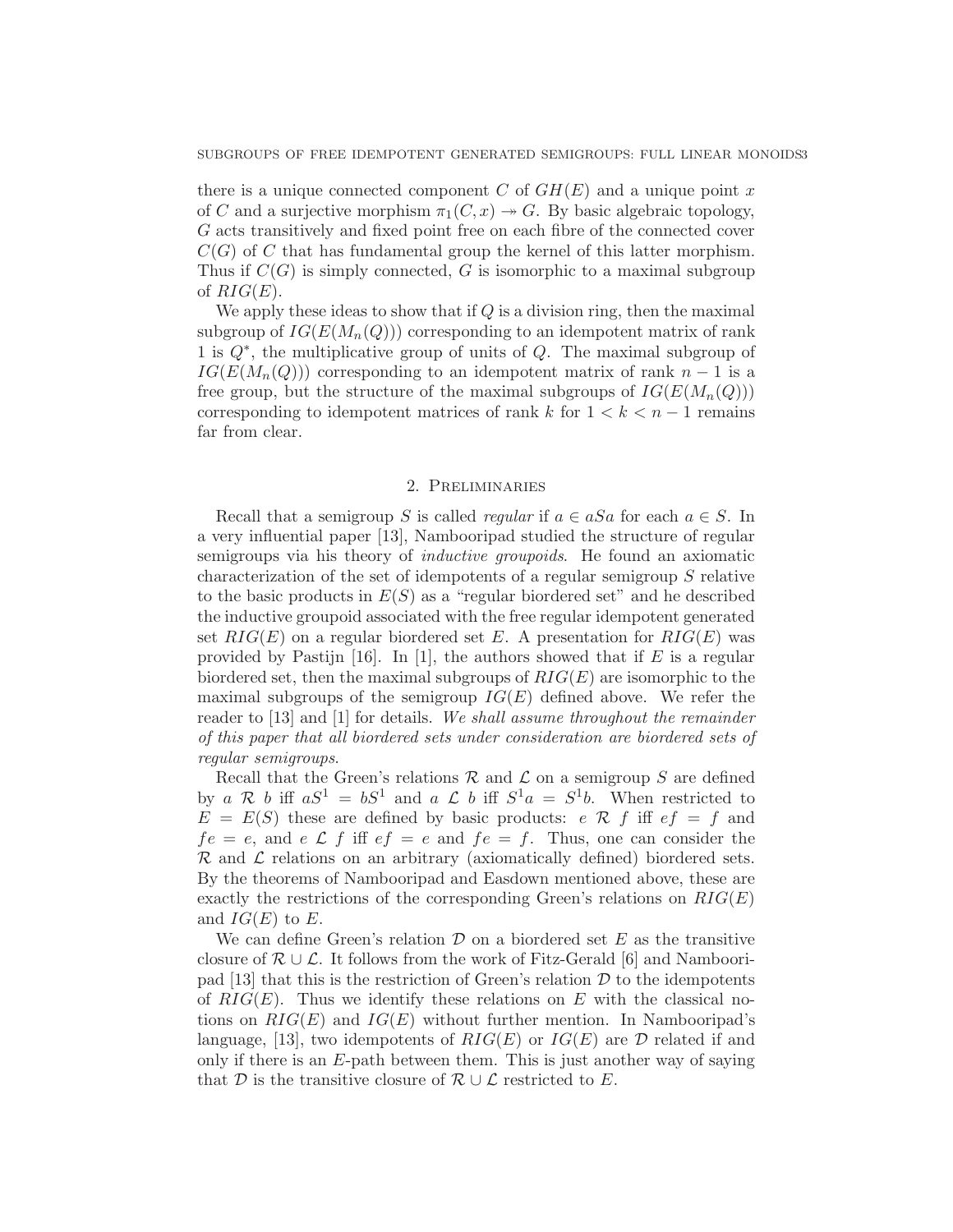Central to Nambooripad's construction of the inductive groupoid of  $RIG(E)$ is the notion of a *singular square* in the (regular) biordered set  $E$ . An E-square is a sequence  $(e, f, g, h, e)$  of elements of E with  $e \mathcal{R} f \mathcal{L} g \mathcal{R}$  $h \mathcal{L} e$ . Unless otherwise specified, we will assume that all E-squares are non-degenerate, i.e. the elements  $e, f, g, h$  are all distinct. An idempotent  $t = t^2 \in E$  left to right singularizes the E-square  $(e, f, g, h, e)$  if  $te = e, th = h, et = f$  and  $ht = g$  where all of these products are defined in the biordered set  $E$ . Right to left, top to bottom and bottom to top singularization is defined similarly and we call the E-square singular if it has a singularizing idempotent of one of these types. All of these products are basic products, so they make sense in any semigroup with biorder isomorphic to E.

The following simple but important fact was first noted by Nambooripad [13]. Recall that the right zero semigroup on a set  $X$  is the set  $X$  with multiplication  $xy = y$  for all  $x, y \in X$ . A left zero semigroup is the dual notion and a rectangular band is the direct product of some left zero semigroup with some right zero semigroup. Thus a rectangular band is defined on some set of the form  $X \times Y$  with multiplication  $(x, y)(x\prime, y\prime) = (x, y\prime),$ for all  $x, x \in X, y, y \in Y$ .

**Lemma 2.1.** Let  $(e, f, g, h, e)$  be a singular E-square in a semigroup S. Then efghe = e: in other words,  $\begin{bmatrix} e & f \\ h & g \end{bmatrix}$  is a rectangular band in any semigroup with biordered set E.

We remark that the converse of Lemma 2.1 is obviously false. For example if the semigroup S is just a  $2 \times 2$  rectangular band  $\begin{bmatrix} e & f \\ h & g \end{bmatrix}$ , then it is not a singular square since there is no idempotent available to singularize it.

Recall from [1] that the Graham-Houghton graph of a (regular) biordered set  $E$  is the bipartite graph with vertices the disjoint union of the set of  $\mathcal R$ -classes of E and the set of  $\mathcal L$ -classes of E, and with a directed (positively oriented) edge from an  $\mathcal{L}\text{-class } L$  to an  $\mathcal{R}\text{-class } R$  if there is an idempotent  $e \in L \cap R$  (and a corresponding inverse edge from R to L in this case). We now add 2-cells to this graph, one for each singular square  $(e, f, g, h, e)$ . Given this square we sew a 2-cell onto this graph with boundary  $ef^{-1}gh^{-1}$ . We call the resulting 2-complex the *Graham-Houghton complex* of E and denote it by  $GH(E)$ .

The following theorem in [1] is based on the work of Nambooripad, and is the principal tool used in [1] to construct maximal subgroups of free idempotent-generated semigroups on biordered sets.

**Theorem 2.2.** [1] Let  $E$  be a regular biordered set. Then the maximal subgroup of  $IG(E)$  based at  $e \in E$  is isomorphic to the fundamental group  $\pi_1(GH(E), L_e)$  of the Graham-Houghton complex of E based at  $L_e$ .

The following theorem is used crucially in this paper.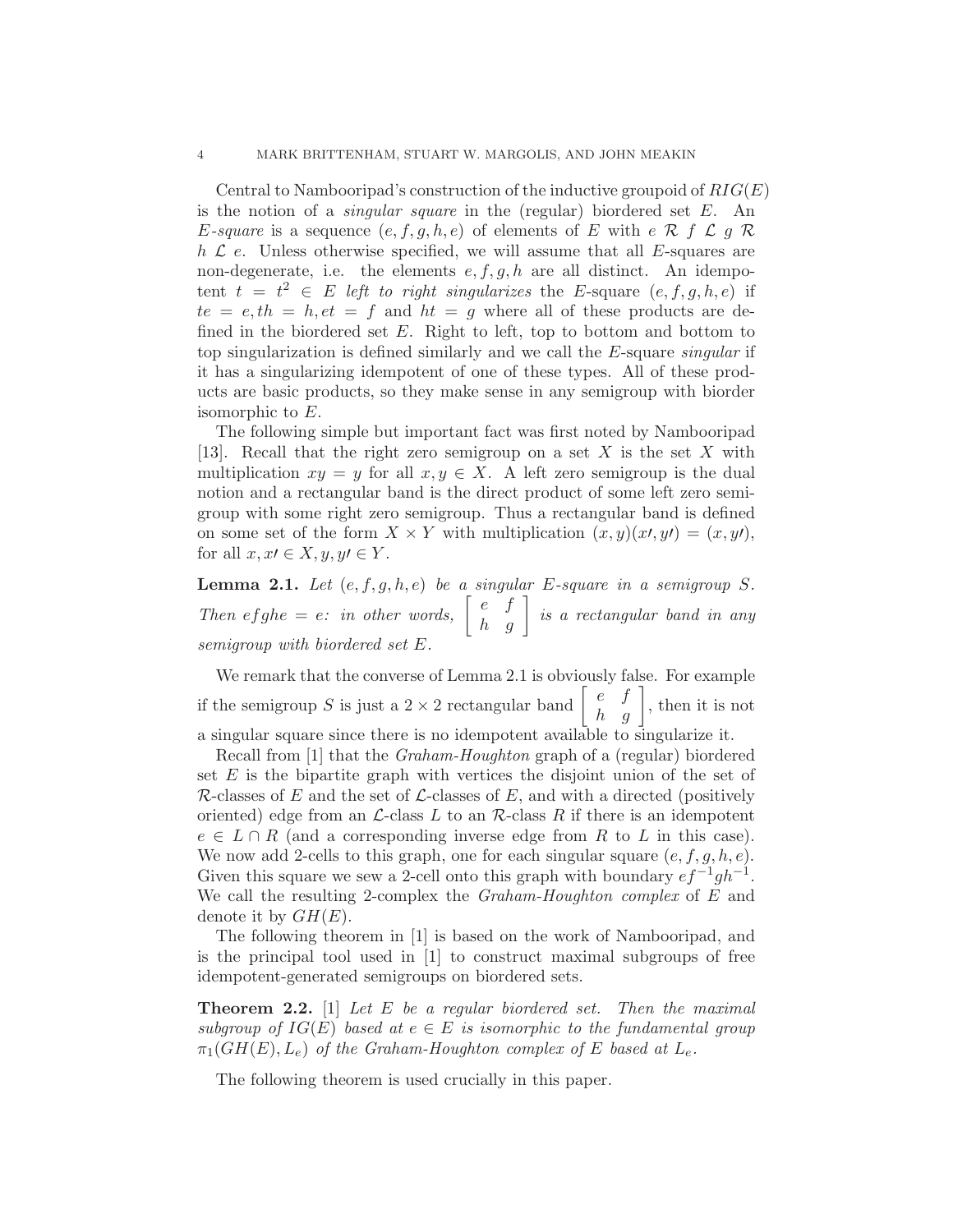**Theorem 2.3.** Let E be a regular biordered set. Then for any regular idempotent generated semigroup S with  $E \approx E(S)$ , there is a one to one correspondence between connected components of  $GH(E)$  and  $D$  classes of S. Every maximal subgroup  $G$  of  $S$  is a quotient of a unique maximal subgroup of  $RIG(E)$  that belongs to the unique connected component corresponding to the D-class of G of S.

**Proof** Since  $E \approx E(S)$ , there is a surjective idempotent separating morphism  $\varphi : RIG(E) \rightarrow S$ . It is well known that f then induces a bijection between  $RIG(E)/K$  to  $S/K$  for any of Green's relations K. In particular, this is true for  $K = \mathcal{D}$ . As mentioned above, two idempotents are  $\mathcal D$  related in  $RIG(E)$  if and only if there is an E-path between them in E. Since positive edges of  $GH(E)$  are in one to one correspondence with E, a straightforward induction on the length of a path shows that there is a path between two vertices of  $GH(E)$  if and only if there is an E-path in E whose first edge belongs to the first vertex (recall that the vertices of  $GH(E)$ ) are the disjoint union of  $R$  and  $\mathcal L$  classes of  $E$ ) and whose last edge belongs to the last vertex. Since idempotent separating morphisms between regular semigroups induce a 1-1 correspondence between  $H$  classes, the second statement of the theorem follows. This completes the proof.

### 3. A Freeness Criterion

Let S be a regular idempotent generated semigroup and let  $E = E(S)$  be its biordered set of idempotents. Let  $G$  be a maximal subgroup of  $S$ . By Theorem 2.2 and Theorem 2.3 there is a unique connected component  $\mathcal G$  of  $GH(E)$ , and a surjective morphism  $f : \pi_1(G) \rightarrow G$  from the fundamental group of  $\mathcal G$  to  $G$ .

Therefore, there is a unique (up to isomorphism) connected cover  $\mathcal{C}(G)$ of G that has  $Ker(f)$  as fundamental group. It is well known, [9] that G acts freely on the fibres of  $\mathcal{C}(G)$  and that  $\mathcal{G} \approx \mathcal{C}(G)/G$ . The construction of  $\mathcal{C}(G)$  is a simple exercise in covering theory, but since we need the details, we include them here.

Let C be a connected 2 complex and let  $\varphi : \pi_1(\mathcal{C}) \to G$  be a surjective morphism to a group G. Let T be a spanning tree of  $V(C)$ . Then  $\pi_1(C)$  and G are generated by the positive edges (relative to some orientation) not in  $\mathcal{T}$ .

For convenience if  $e$  is an edge of  $C$  we identify  $e$  with its value as a generator in  $\pi_1(\mathcal{C})$  as above and  $\varphi(e)$  the corresponding value in G. Note that e and  $\varphi(e)$  are the identity element if  $e \in \mathcal{T}$ 

Define the cover  $\mathcal{C}(G)$  as follows:

Vertices:  $G \times V(C)$ 

**Edges:** We have an edge from  $(g, x)$  to  $(h, y), g, h \in G, x, y \in V(\mathcal{C})$  iff there is an edge e from x to y in C and  $g \cdot \varphi(e) = h$  in G.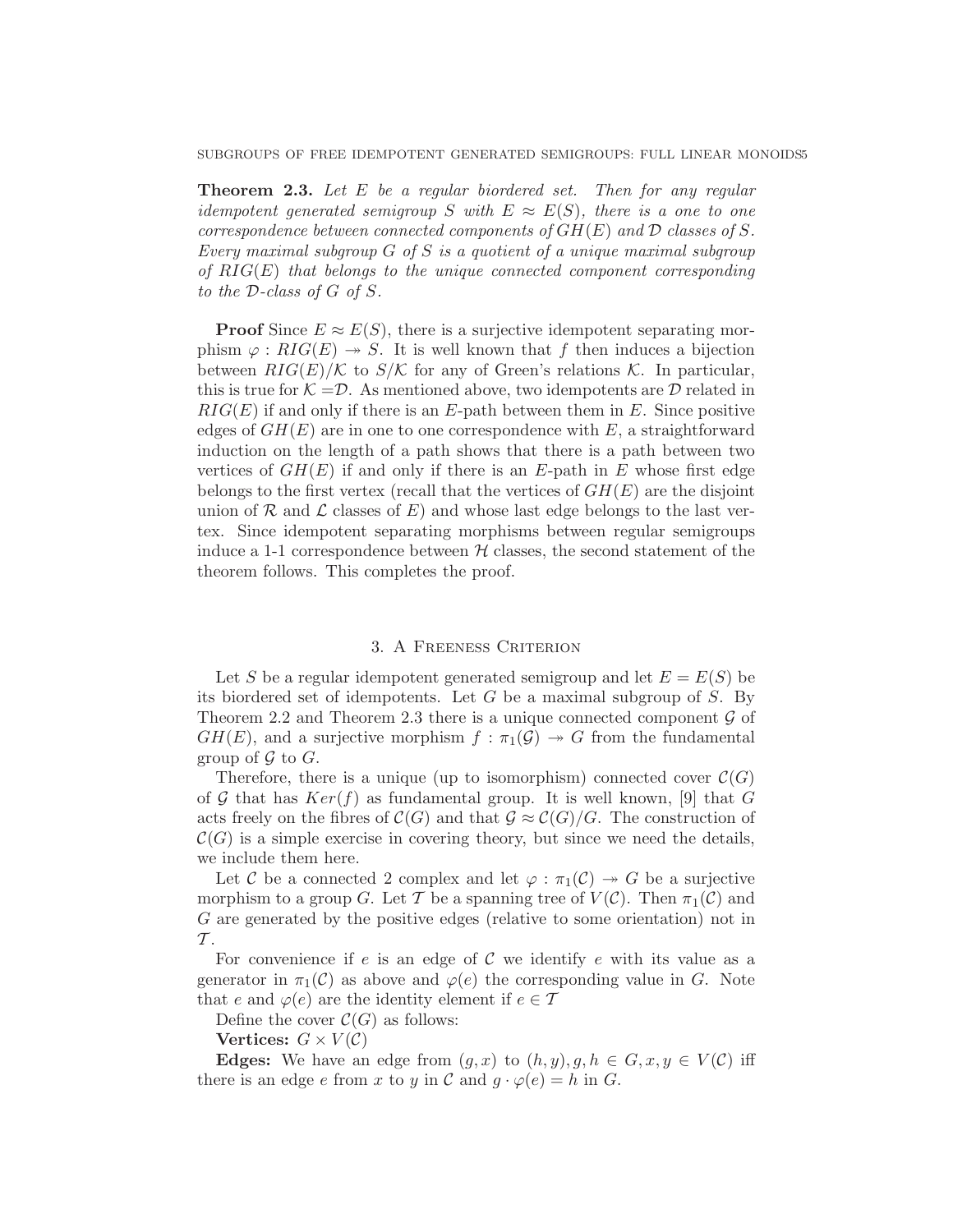**2-Cells:** For every cell of C sewed on as a loop in C from some vertex x to itself, we sew a copy of it as a loop from  $(q, x)$  to itself following the edges modified by their lifts in the definition of edges above.

Then this is a cover of C denoted by  $\mathcal{C}(G)$  under the projection  $G \times V(\mathcal{C}) \to$  $V(\mathcal{C})$ . G acts transitively and fixed point free on the left of each fibre by  $g(h,x) = (gh, x)$  and the quotient  $\mathcal{C}(\mathcal{G})/G \approx \mathcal{C}, \pi_1(\mathcal{C}(G)) \leq \pi_1(\mathcal{C})$  and  $G \approx \pi_1(\mathcal{C})/\pi_1(\mathcal{C}(G))$ 

Finally,  $\mathcal{C}(G)$  is clearly the universal object in the category of all covers of  $\mathcal C$  on which  $G$  acts transitively on each fibre.

**Example 1** If C is a bouquet of X circles (no 2 cells), then G is an X generated group and  $\mathcal{C}(G)$  is just the Cayley graph of G relative to the presentation  $f : \pi_1(\mathcal{C}) \to G$ .

**Example 2** Let  $E$  be a regular biordered set and let  $S$  be a regular idempotent generated semigroup with  $E(S) \approx E$ . Let G be a maximal subgroup of S. Then G corresponds by Theorem 2.3 to a unique connected component  $\mathcal C$  of  $GH(E)$  and there is a surjective morphism from the fundamental group corresponding to this component to G.

Putting all this together we get the following criterion for G to be isomorphic to a maximal subgroup of  $RIG(E)$  (or equivalently  $IG(E)$  [1]). We use the notation in Example 2.

**Freeness Criterion** If the cover  $C(G)$  of the group G is simply connected, then G is isomorphic to the maximal subgroup of the corresponding component of  $RIG(E)$ .

#### 4. Matrices over division rings

Throughout this section, Q will be a division ring,  $M_n(Q)$  will denote the full linear monoid of  $n \times n$  matrices over Q and  $GL_n(Q)$  will denote the general linear group, i.e. the group of units of  $M_n(Q)$ . We will use both lower case and upper case letters to denote matrices. We make use of the covering space methods in the previous section to study the maximal subgroups of the free idempotent generated semigroup on the biordered set of idempotents of this monoid. In particular, we prove the following theorem, which is the main result in this section.

**Theorem 4.1.** Let E be the biordered set of  $M_n(Q)$ , for Q a division ring, and let e be an idempotent matrix of rank 1 in  $M_n(Q)$ . For  $n \geq 3$ , the maximal subgroup of  $IG(E)$  with identity e is isomorphic to  $Q^*$ , the multiplicative group of units of Q.

For basic facts about matrices over division rings, see the book by Jacobson [12]. There is a great deal of information about full linear monoids, particularly in the case where Q is a field (see for example the books of Putcha  $[17]$  and Okniński  $[15]$ . Much of the basic structural information about full linear monoids over fields extends to the case where  $Q$  is a division ring, but care must be taken to extend some of these results if Q is not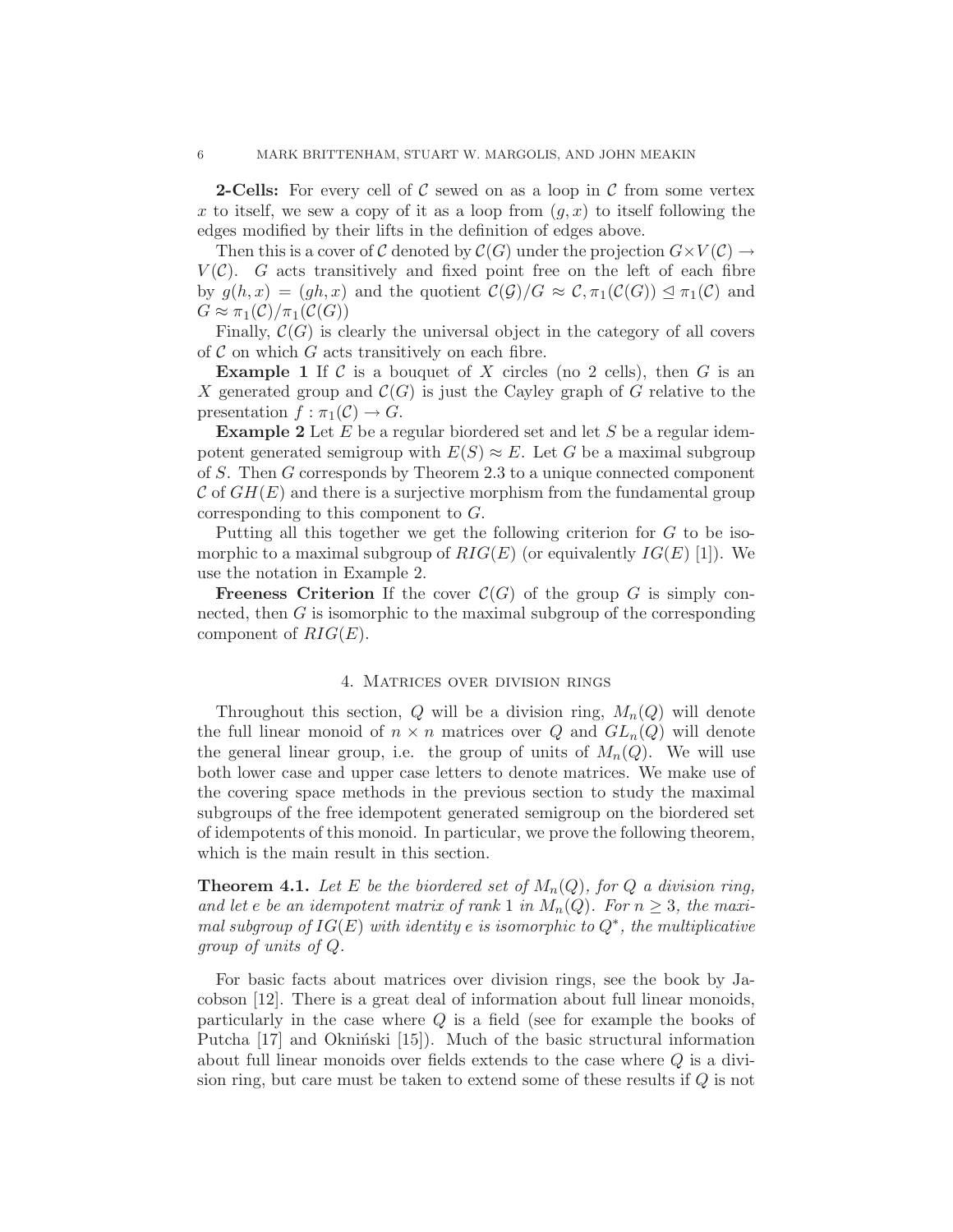commutative. For example, linear combinations of rows will always be considered using left scalar multiplication, and linear combinations of columns using right scalar multiplication; consequently row spaces are left row spaces and column spaces are right column spaces.

It is well known that the set of matrices of a fixed rank  $k \leq n$  forms a J-class in the monoid  $M_n(Q)$ . Here the rank of a matrix  $a \in M_n(Q)$  is the (left) row rank of  $a$ , which is the same as the (right) column rank of  $a$ . In fact, for matrices  $a, b \in M_n(Q)$ , we have  $a \mathcal{J} b$  iff  $GL_n(Q) a GL_n(Q) =$  $GL_n(Q)$  b  $GL_n(Q)$  iff  $rank(a) = rank(b)$ , and  $\mathcal{J} = \mathcal{D}$ . The maximal subgroup of the J-class of all matrices of rank k is isomorphic to  $GL_k(Q)$ . The Green's  $\mathcal R$  and  $\mathcal L$  relations on  $M_n(Q)$  are characterized by

 $a \mathcal{R} b$  iff  $a GL_n(Q) = b GL_n(Q)$  iff  $Col(a) = Col(b)$ , and

 $a \mathcal{L} b$  iff  $GL_n(Q)$   $a = GL_n(Q)$  b iff  $Row(a) = Row(b)$ .

Let  $D_k$  be the D-class of  $M_n(Q)$  consisting of the rank k matrices, and  $D_k^0$  the corresponding completely 0-simple semigroup. Let  $\mathcal{Y}_k$  be the set of all matrices of rank k which are in reduced row echelon form and let  $\mathcal{X}_k$  be the set of transposes of these matrices. The structure of  $D_k^0$  is described in the following theorem (see [15]).

**Theorem 4.2.**  $D_k^0 \cong \mathcal{M}^0(\mathcal{X}_k, GL_k(Q), \mathcal{Y}_k, C_k)$  where the matrix  $C_k =$  $(C_k(y, x))$  is defined for  $x \in \mathcal{X}_k, y \in \mathcal{Y}_k$  by  $C_k(y, x) = yx$  if yx is of rank k and 0 otherwise.

By Theorem 4.2 and the basic structure of Rees matrix semigroups (see, for example  $[2]$ , every matrix a of rank k can be uniquely expressed in the form  $a = xhy$  where  $x \in \mathcal{X}, y \in \mathcal{Y}$  and h is a block diagonal matrix of the form  $\begin{bmatrix} h' & 0 \\ 0 & 0 \end{bmatrix}$  where  $h' \in GL_k(Q)$ . Since x has  $n - k$  columns of zeroes at the right of the matrix and  $y$  is the transpose of a matrix of this form we see that we may write the matrix  $a = xhy$  of rank k in the form  $a = vw^T$ for some  $n \times k$  matrices v, w of rank k (choose  $v = x'h'$  where x' is obtained from x by deleting the last  $n - k$  columns, and  $w<sup>T</sup>$  is obtained from y by deleting the last  $n-k$  rows). Also, we may replace x [resp. y] in the above by matrices of the form  $x_1 = xh_1$  [resp.  $y_2 = h_2y$ ] for any matrices  $h_1, h_2$  in the maximal subgroup of  $\begin{bmatrix} I_k & 0 \\ 0 & 0 \end{bmatrix}$  and get isomorphic Rees matrix semigroups. Thus we may replace  $yx$  by  $w^T v$  as above in the definition of the matrix  $C_k$ and obtain an isomorphic Rees matrix semigroup.

If a is a rank-k matrix, expressed as  $a = vw^T$  as above, then it is routine to check that a is an idempotent iff  $w^T v = I_k$ . Two rank-k  $n \times n$  matrices  $a = v_1 w_1^T$ ,  $b = v_2 w_2^T$  are  $\mathcal{L}$ -related iff a and b have the same row space, which in turn is true iff  $w_1^T = m w_2^T$  for some non-singular  $k \times k$  matrix m. Similarly,  $a$  and  $b$  are  $R$ -related iff they have the same column space, i.e.,  $v_1 = v_2m$  for some non-singular  $k \times k$  matrix m. An  $\mathcal{L}$ -class can therefore be identified with the equivalence class  $[w^T] = \{mw^T : m \in GL_k(Q)\}\$ , and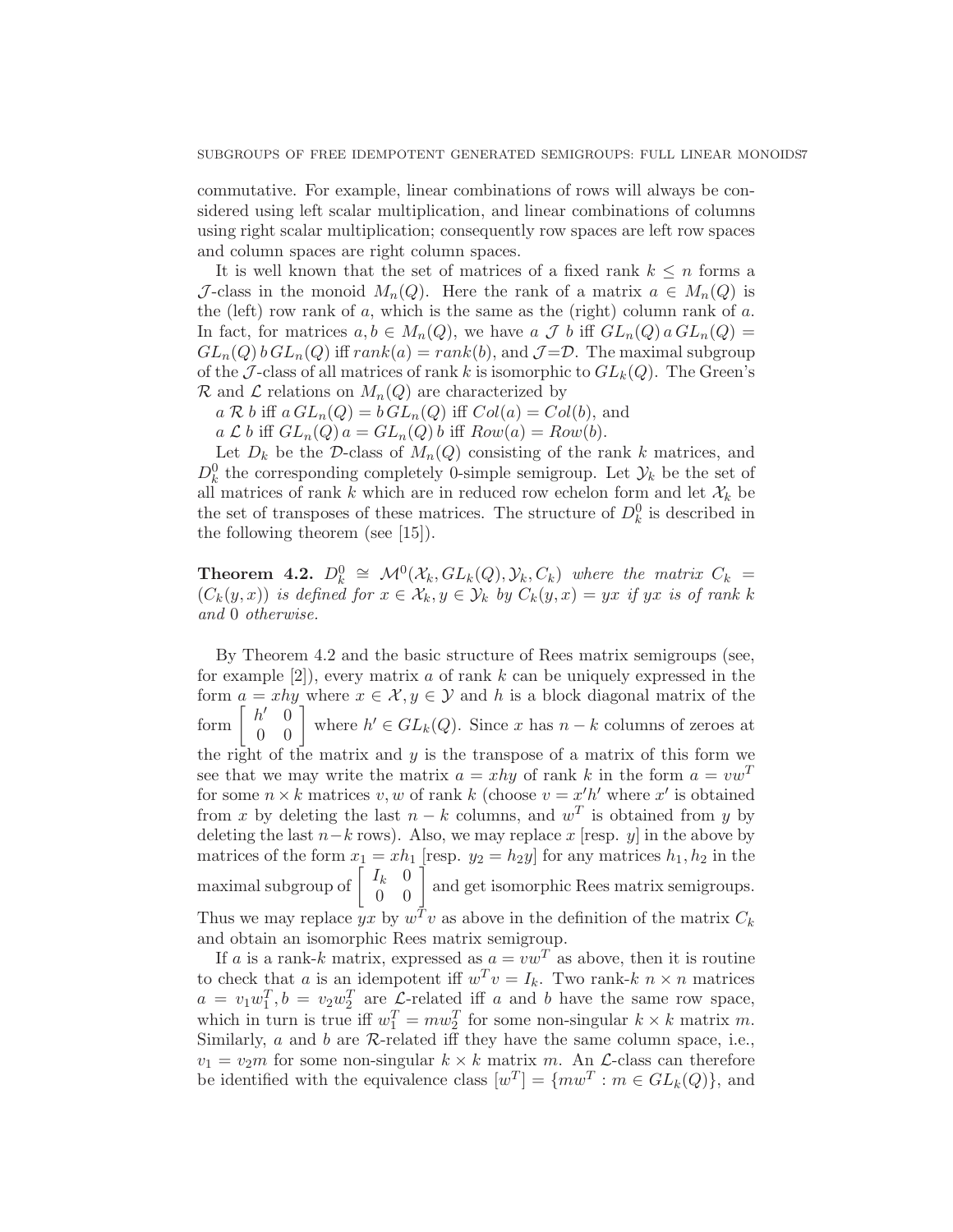an R-class can be identified with  $[v] = \{vm : m \in GL_k(Q)\}\$  where v, w are  $n \times k$  matrices of rank k.

Rectangular bands in the biordered set of idempotents  $E = E(M_n(Q))$ may be characterized from the representation of rank  $k$  matrices described above.

If  $e \in [v_1] \cap [w_1^T], f \in [v_2] \cap [w_1^T], g \in [v_2] \cap [w_2^T], h \in [v_1] \cap [w_2^T]$  forms an Esquare, then  $e = v_1(w_1^T v_1)^{-1} w_1^T$ ,  $f = v_2(w_1^T v_2)^{-1} w_1^T$ ,  $g = v_2(w_2^T v_2)^{-1} w_2^T$ ,  $h =$  $v_1(w_2^Tv_1)^{-1}w_2^T$ . Then this E-square is a rectangular band iff  $efghe = e$ . A calculation of this product shows that this happens iff

$$
(*)... (w_1^T v_2)(w_2^T v_2)^{-1} (w_2^T v_1)(w_1^T v_1)^{-1} = I_k.
$$

(Note that the identity (\*) is independent of the choice of representatives of  $v_1, v_2, w_1, w_2$  in their equivalence classes.) We have the following rather pleasant fact about the semigroup  $M_n(Q)$ .

**Theorem 4.3.** Every non-trivial rectangular band in  $M_n(Q)$  (for a division ring  $Q$ ) is a singular square.

**Proof** Given an E-square  $\begin{bmatrix} e & f \\ h & g \end{bmatrix}$  consisting of  $n \times n$  idempotent matrices of rank  $k$  with coefficients in the division ring  $Q$ , we can, by conjugating e by a change of basis matrix whose columns are a basis for the column space of e followed by a basis for the nullspace of  $e$ , assume that  $e =$  $\left[\begin{array}{cc} I & 0 \\ 0 & 0 \end{array}\right],$ where  $I =$  the  $k \times k$  identity matrix and the 0's are matrices of 0's of the appropriate size. Then since  $ef = f$ ,  $fe = e$ , etc., a routine calculation demonstrates that after the same conjugation we have  $f =$  $\left[\begin{array}{cc} I & b \\ 0 & 0 \end{array}\right],$  $h =$  $\begin{bmatrix} I & 0 \end{bmatrix}$ a 0 1 , and  $g =$  $\begin{bmatrix} I & b \\ a & ab \end{bmatrix}$ . Finally, computing  $g^2 = g$  we find that  $I + ba = I$  (in the upper left corner), so  $ba = 0$ .

We now show that for this quartet of idempotents there is a matrix  $\eta$ which singularizes the  $E$ -square. Conjugating this matrix by the inverse of our change of basis matrix gives a matrix singularizing the original Esquare. Writing  $\eta =$  $\begin{bmatrix} x & y \\ z & c \end{bmatrix}$  and computing the required (for left-to-right singularization) products  $\eta e = e$ ,  $e\eta = f$ , etc., together with  $\eta^2 = \eta$ , we find that  $\eta$  must have the form  $\eta =$  $\begin{bmatrix} I & b \end{bmatrix}$  $0 \quad c$ Ť with  $bc = 0$ ,  $ca = a$ , and  $c^2 = c$ ; further, any such matrix will be an idempotent singularizing the E-square. We now proceed to construct the needed matrix  $c$ .

Recalling that column spaces always refer to right-linear combinations of columns, note first that the condition  $ba = 0$  is equivalent to  $b(\text{col}(a)) = \{0\},\$ which is equivalent to  $col(a) \subseteq null(b)$ . Similarly, the requirement  $bc = 0$ therefore requires  $col(c) \subseteq null(b)$ .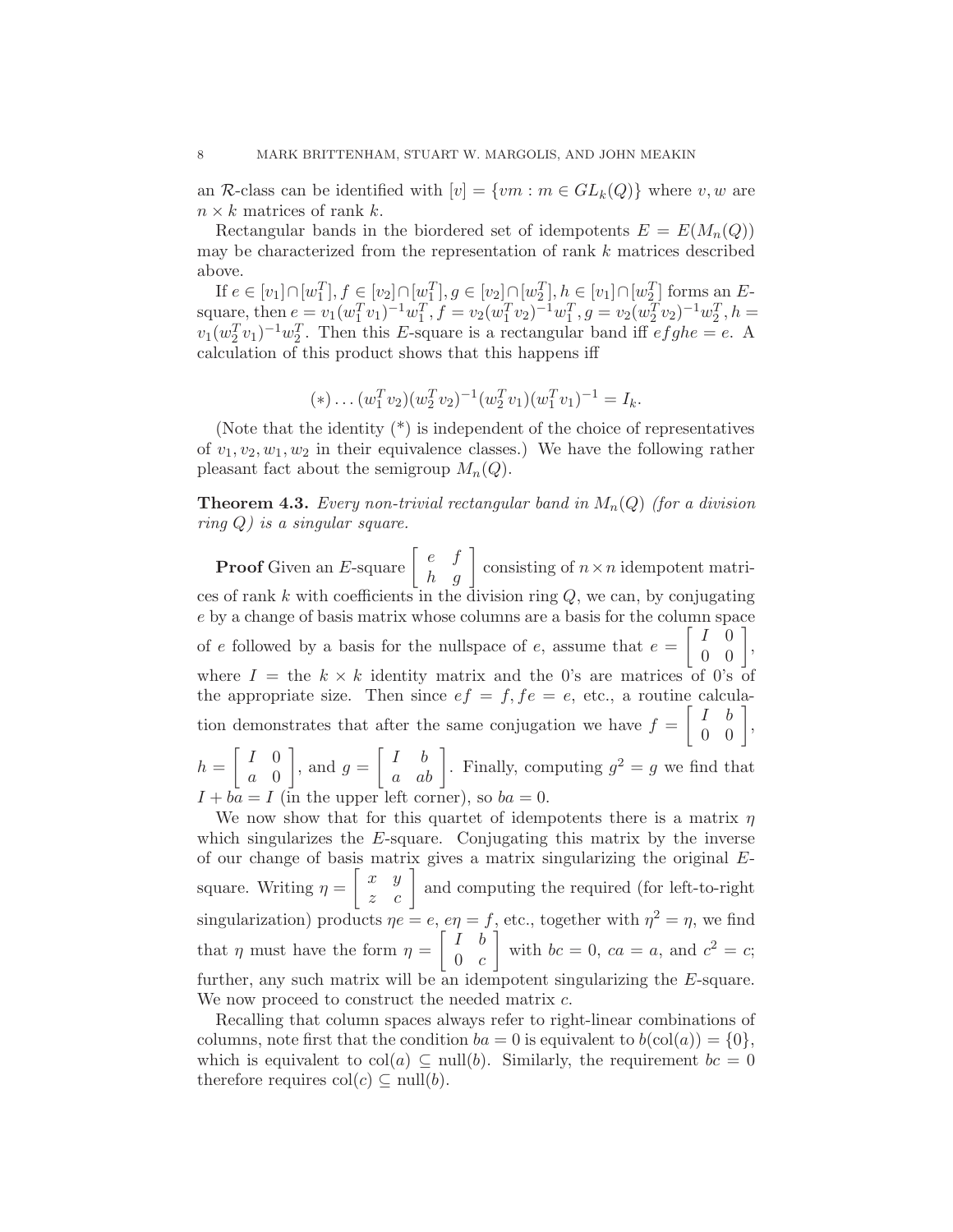#### SUBGROUPS OF FREE IDEMPOTENT GENERATED SEMIGROUPS: FULL LINEAR MONOIDS9

The condition  $ca = a$  implies that the columns of a are right-linear combinations of the columns of c, so  $col(a) \subseteq col(c)$ . But conversely, since c is idempotent,  $col(a) \subseteq col(c)$  implies that  $ca = a$ . To see this, since every column of a is a right-linear combination of the columns of c we have  $a = cs$ for some  $n \times n$  matrix s. Then  $ca = c(cs) = (c^2)s = cs = a$ , as desired.

So our requirements for the matrix c are: c is idempotent  $(c^2 = c)$  and col(a)  $\subseteq$  col(c)  $\subseteq$  null(b). Since every R-class of  $M_n(Q)$  contains an idempotent we can arrange to have col(a) =col(c) (and then col(c) =col(a)  $\subseteq$ null $(b)$  is immediate).

This result enables us to complete the description of the Graham-Houghton complex  $K = GH(E)$  of the set of idempotents E of the semigroup  $M_n(Q)$ of  $n \times n$  matrices over the division ring Q. The vertices consist of the equivalence classes  $[v], [w^T]$  of sets of k linearly independent column (resp., row) vectors,  $0 \leq k \leq n$ ;  $[v_1] = [v_2]$  iff  $v_1$  and  $v_2$  have the same column space, i.e.,  $v_2 = v_1 x$  for some non-singular  $k \times k$  matrix  $x$ ;  $[w_1^T] = [w_2^T]$  iff they have the same row space, i.e.,  $w_2^T = x w_1^T$  for  $x \in GL_k(Q)$ . There is an edge joining  $[v]$  and  $[w^T]$  iff  $w^T v$  is a non-singular  $k \times k$  matrix. A non-degenerate 4-cycle  $([v_1], [w_1^T], [v_2], [w_2^T])$  (so  $[v_1] \neq [v_2], [w_1^T] \neq [w_2^T])$  bounds a 2-cell iff  $(w_1^T v_2)(w_2^T v_2)^{-1}(w_2^T v_1)(w_1^T v_1)^{-1} = I_k$ . These constitute all of the edges and 2-cells in the complex.

Using this same notation, we can now describe the cover  $K_{n,k}$ , defined in section 3 (and referred to as  $\mathcal{C}(G)$  there) corresponding to the D-class of the rank-k matrices.  $\tilde{K}_{n,k}$  has vertices the pairs  $(g, [w^T]), ([v], h)$ , where  $g, h \in GL_k(Q)$ ; since column spaces are right vector spaces, G acts on v on the right, and so we will write the latter pairs as  $([v], h)$ . If for each equivalence class we choose a (fixed) representative  $w_0^T, v_0$  then we can identify  $(g, [w^T]) = (g, [w_0^T])$  with  $gw_0^T$  and  $([v], h)$  with  $v_0h^{-1}$ . As  $g, h$  range over  $GL_k(Q)$ , this identifies the vertices of  $K_{n,k}$  with the set of all rank-k  $k \times n$ and  $n \times k$  matrices, respectively. In the notation of section 3, our morphism  $\varphi : \pi_1(GH(E)) \to GL_k(Q)$  is  $([v], [w^T]) = w_0^T w_0$ , where  $([v], [w^T])$  is the edge from  $[v]$  to  $[w^T]$ . There is an edge from  $gw_0^T$  to  $v_0h^{-1}$  iff  $g(w_0^T v_0) = h$ , that is,  $(gw_Q^{\dot{T}})(v_0h^{-1})=I_k$ , where  $I_k$  is the  $k \times k$  identity matrix. So the vertices of  $K_{n,k}$  consist of the rank-k  $k \times n$  and  $n \times k$  matrices, and there is an edge from  $w^T$  to v iff  $w^T v = I_k$ . Finally, there is a 2-cell with boundary any 4-cycle in the 1-skeleton of  $K_{n,k}$ .

**Proof of Theorem 4.1.** We denote by  $K_{n,1}$  the subcomplex of K spanned by the rank-1 vertices. By Theorem 2.2 and the Freeness Criterion of section 3, we will be able to prove Theorem 4.1, if we can show that the cover  $\overline{K}_{n,1}$  is simply connected. By construction,  $\overline{K}_{n,1}$  has vertex set consisting of all nonzero  $n \times 1$  (column) vectors v and all nonzero  $1 \times n$  (row) vectors  $w^T$ . There is an edge  $v \leftrightarrow w^T$  (consisting of a positively oriented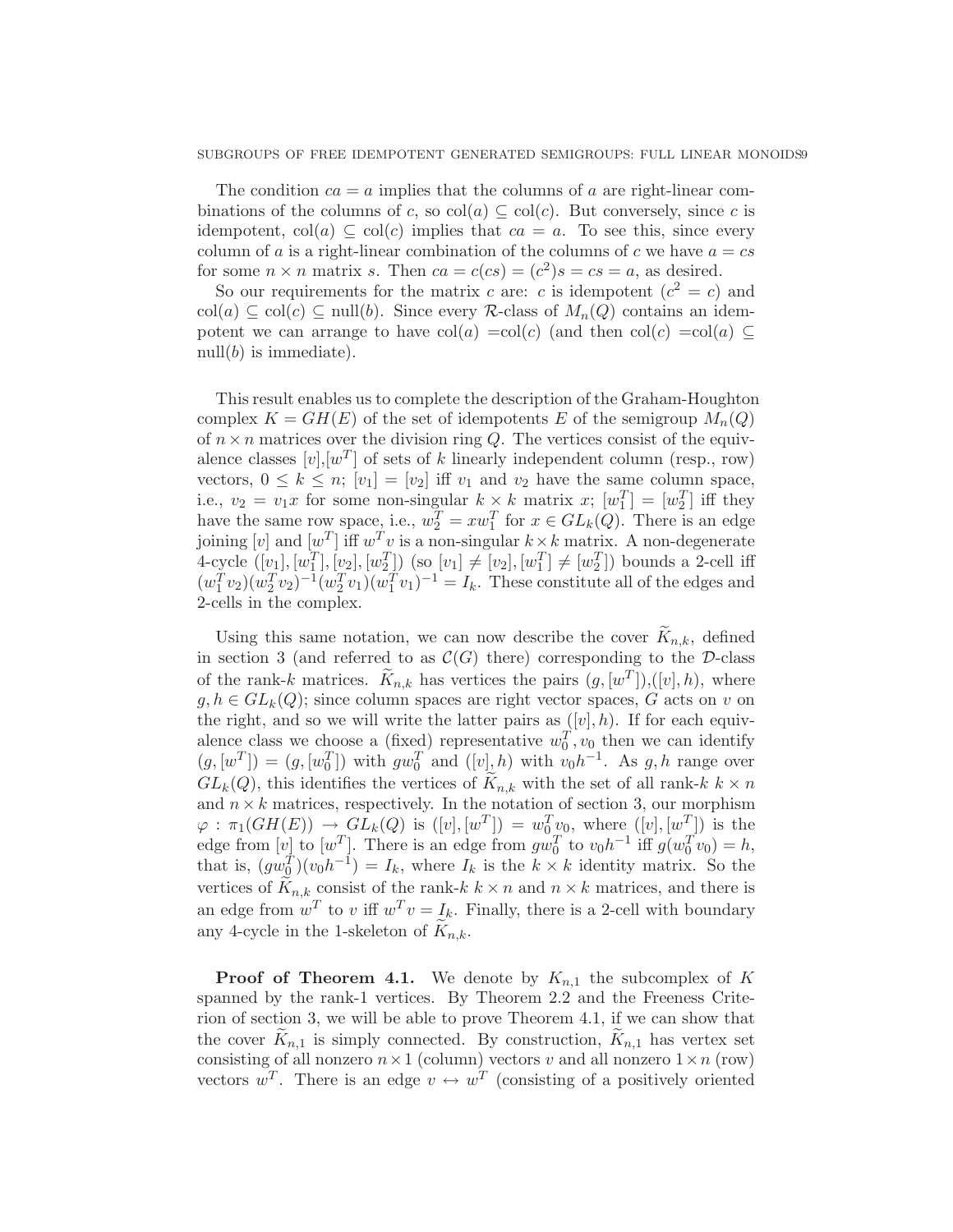edge from  $w^T$  to v and its inverse edge from v to  $w^T$  ) iff  $w^T v = 1$ . Finally, each 4-cycle in  $\widetilde{K}_{n,1}^{(1)}$  is the boundary of a 2-cell in  $\widetilde{K}_{n,1}$ .

To show that  $K_{n,1}$  is simply connected, that is, that  $\pi_1(K_{n,1}) = \{1\}$ , we need to show that every loop in  $\widetilde{K}_{n,1}$  is null-homotopic. More precisely, choosing a maximal tree T in  $\widetilde{K}_{n,1}^{(1)}$ ,  $\pi_1(\widetilde{K}_{n,1})$  is generated by loops, one for each edge  $\epsilon$  not in T. The loops start at the basepoint, run out the tree to one endpoint of  $\epsilon$ , across  $\epsilon$ , and then back in the tree to the basepoint. It suffices to show that each of these loops is null-homotopic, and for this it is enough to show that each edge  $\epsilon$  is homotopic, rel endpoints, to an edge path in T. It is this last statement which we will now prove. We will carry out this verification in steps, in the process building the tree  $T$  in steps as well.

The basic shortcut which we will use is the following observation. If  $T \subseteq \widetilde{K}_{n,1}^{(1)}$  is a tree and  $\epsilon_1, \ldots, \epsilon_n, \epsilon \in K^{(1)}$  are edges with all endpoints lying in T, and if each  $\epsilon_i$  is homotopic in K, rel endpoints, to an edgepath in T, and  $\epsilon$  is homotopic in K, rel endpoints, to an edgepath  $\gamma$  in  $T \cup \epsilon_1 \cup \cdots \cup \epsilon_n$ , then  $\epsilon$  is also homotopic, rel endpoints, to an edgepath  $\delta$  in T. This is because we can concatenate a sequence of homotopies, each supported on an edge  $\epsilon_i$  lying in the edgepath  $\gamma$ , deforming  $\epsilon_i$  into T, to further homotope  $\epsilon$  into T. The net effect of this observation is that, in the course of our proof, anytime we have shown that an edge  $\epsilon$  can be deformed into our tree T, we can act as if  $\epsilon$  were actually in T and build our further deformations to map into the union of T and  $\epsilon$  (and all other edges we have shown can deform into  $T$ ). To reinforce this, we will talk of the edges of our tree as being colored "green", and say that any edge that we can deform into  $T$  has turned green. Then to continue to move our proof forward we are required only to show that any further edge can be deformed into the green edges. In this way more and more edges become green; the proof ends when we have shown that every edge can be turned green.

Our approach will be to choose nested collections  $V_i$  of vertices, and then, inductively, extend the tree  $T_{i-1}$  from a tree with the previous vertex set  $\mathcal{V}_{i-1}$  to a tree whose vertex set is  $\mathcal{V}_i$ , and show that the edges of the full subcomplex of  $K_{n,1}$  with vertex set  $V_i$  can all be turned green. These edges then can automatically be assumed to be green when moving on to the next vertex set  $\mathcal{V}_{i+1}$ ; a homotopy rel endpoints into the tree  $T_i$  is also a homotopy into the tree  $T_{i+1}$ . Our approach relies on the fact that the homotopies take place across the 2-cells of  $\widetilde{K}_{n,1}$ , whose boundaries are the 4-cycles in  $\widetilde{K}_{n,1}^{(1)}$ . Any time that we can find a 4-cycle three of whose sides have turned green, the square then provides a homotopy of the fourth side into the green edges, enabling us to turn the fourth side green, as well. In what follows, we will signify this by stating that the sequence of edges  $v_1 \leftrightarrow v_2 \leftrightarrow v_3 \leftrightarrow v_4$ "yields" the edge  $v_1 \leftrightarrow v_4$ , meaning that it can now be turned green. Our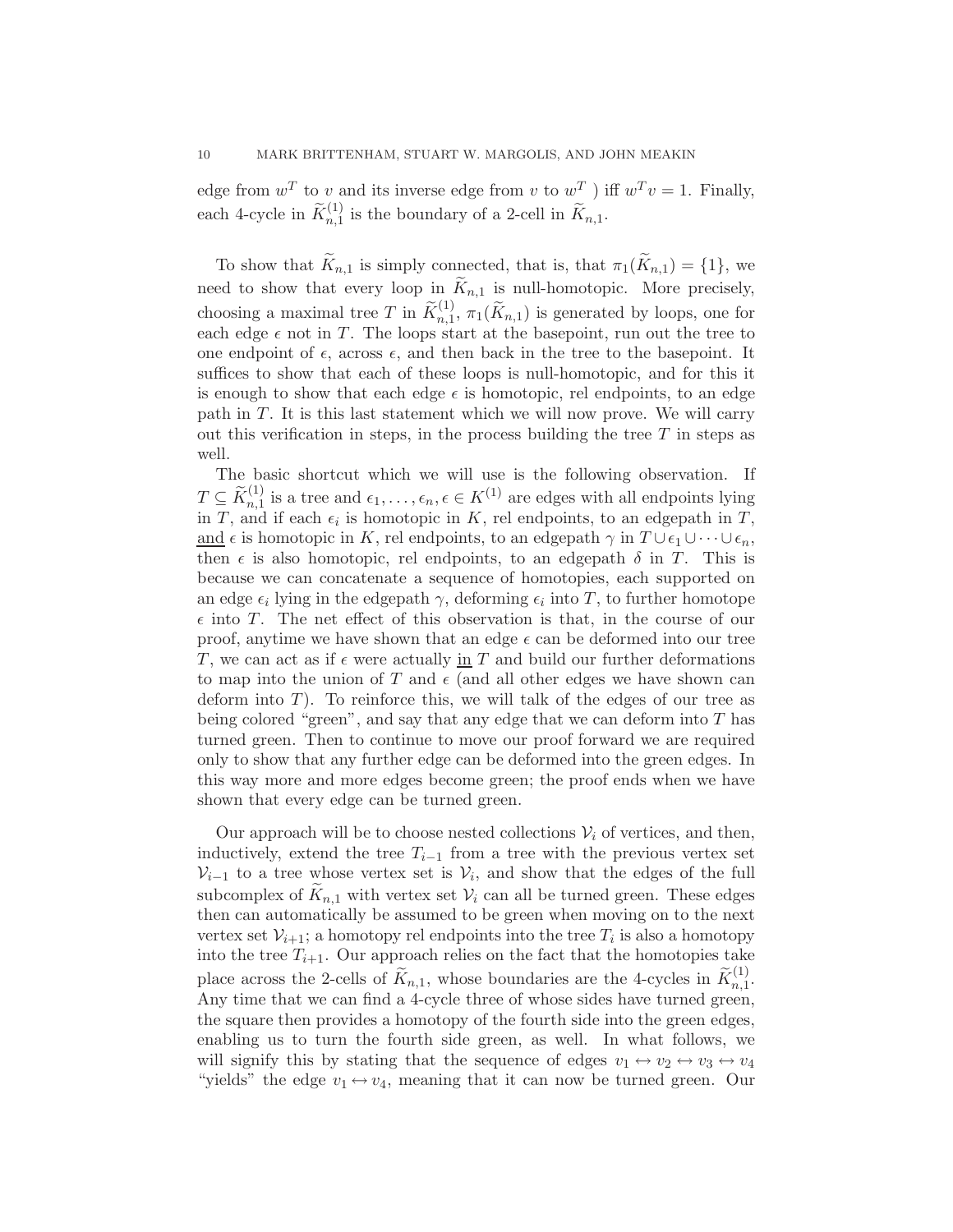proof essentially consists of finding a way to list the edges in each of our full subcomplexes so that, for each edge  $\epsilon$  outside of the tree  $T_i$ , there is a square containing  $\epsilon$  so that the other three edges of the square are each either in the tree  $T_i$  or appear earlier in the list, and so, by induction, can be assumed to have turned green. This enables us to turn the edge  $\epsilon$  green, as well, and continue the induction.

In what follows we denote by  $\vec{e}_i$  the vector with 1 in the *i*-th coordinate and 0 in the remaining coordinates.

We start with the case  $n = 3$ ; our last induction will be on n. Our first vertex set  $\mathcal{V}_1$  consists of the nonzero vectors  $v, w^T$  all of whose entries are 0 or 1, with at least one 0. We build the tree  $T_1$  by adding the edge from every  $w<sup>T</sup>$  with first coordinate 1 to  $\vec{e}_1$  and then an edge from every v with first coordinate 1 to  $\vec{e}_1^T$ , and then add, for every vertex  $v, w^T$  whose first non-0 coordinate occurs in the *i*<sup>th</sup> entry,  $i > 1$ , the edge from  $v, w^T$  to  $\vec{e}_1 + \vec{e}_i$ and  $\vec{e}_1^T + \vec{e}_i^T$ , respectively. (Note that this has, implicitly, already used the hypothesis  $n \geq 3$ , so that  $\vec{e}_1 + \vec{e}_i \in V_1$ .) Since, for every edge in  $T_1$ , at the time it is added exactly one of its (non- $\vec{e}_1$ ) endpoints does not yet lie in the part of  $T_1$  constructed up to that point, their union forms a tree, by induction. The edges already in  $T_1$  are therefore

 $(1\ 0\ 0) \leftrightarrow$  each of  $(1\ 0\ 0)^T$ ,  $(1\ 1\ 0)^T$ ,  $(1\ 0\ 1)^T$ ,  $(1\ 0\ 0)^T \leftrightarrow$  each of  $(1\ 1\ 0), (1\ 0\ 1),$  $(1\ 1\ 0)^T \leftrightarrow$  each of  $(0\ 1\ 0)$ ,  $(0\ 1\ 1)$  and  $(1\ 1\ 0) \leftrightarrow$  each of  $(0\ 1\ 0)^T$ ,  $(0\ 1\ 1)^T$ ,  $(1\ 0\ 1) \leftrightarrow (0\ 0\ 1)^T$  and  $(1\ 0\ 1)^T \leftrightarrow (0\ 0\ 1)$ .

By inspection, the remaining edges joining vertices in  $V_1$  are

 $(1\ 1\ 0) \leftrightarrow (1\ 0\ 1)^T$  and  $(1\ 1\ 0)^T \leftrightarrow (1\ 0\ 1),$  $(1\ 0\ 1) \leftrightarrow (0\ 1\ 1)^T$  and  $(1\ 0\ 1)^T \leftrightarrow (0\ 1\ 1),$  $(0\ 1\ 0) \leftrightarrow (0\ 1\ 0)^T, (0\ 1\ 1)^T$  and  $(0\ 1\ 0)^T \leftrightarrow (0\ 1\ 1),$  $(0\ 0\ 1) \leftrightarrow (0\ 1\ 1)^T, (0\ 0\ 1)^T$  and  $(0\ 0\ 1)^T \leftrightarrow (0\ 1\ 1).$ 

Then the following 4-cycles show how to turn each of these edges, in turn, green:

 $(1\ 1\ 0) \leftrightarrow (1\ 0\ 0)^T \leftrightarrow (1\ 0\ 0) \leftrightarrow (1\ 0\ 1)^T$  yields  $(1\ 1\ 0) \leftrightarrow (1\ 0\ 1)^T$  $(1\ 0\ 1) \leftrightarrow (1\ 0\ 0)^T \leftrightarrow (1\ 0\ 0) \leftrightarrow (1\ 1\ 0)^T$  yields  $(1\ 0\ 1) \leftrightarrow (1\ 1\ 0)^T$  $(1\ 0\ 1) \leftrightarrow (1\ 0\ 0)^T \leftrightarrow (1\ 1\ 0) \leftrightarrow (0\ 1\ 1)^T$  yields  $(1\ 0\ 1) \leftrightarrow (0\ 1\ 1)^T$  $(0\ 1\ 1) \leftrightarrow (1\ 1\ 0)^T \leftrightarrow (1\ 0\ 0) \leftrightarrow (1\ 0\ 1)^T$  yields  $(0\ 1\ 1) \leftrightarrow (1\ 0\ 1)^T$  $(0\ 1\ 0) \leftrightarrow (1\ 1\ 0)^T \leftrightarrow (1\ 0\ 1) \leftrightarrow (0\ 1\ 1)^T$  yields  $(0\ 1\ 0) \leftrightarrow (0\ 1\ 1)^T$  $(0\ 1\ 1) \leftrightarrow (1\ 0\ 1)^T \leftrightarrow (1\ 1\ 0) \leftrightarrow (0\ 1\ 0)^T$  yields  $(0\ 1\ 1) \leftrightarrow (0\ 1\ 0)^T$  $(0\ 1\ 0) \leftrightarrow (0\ 1\ 1)^T \leftrightarrow (1\ 1\ 0) \leftrightarrow (0\ 1\ 0)^T$  yields  $(0\ 1\ 0) \leftrightarrow (0\ 1\ 0)^T$  $(0\;0\;1) \leftrightarrow (1\;0\;1)^T \leftrightarrow (1\;1\;0) \leftrightarrow (0\;1\;1)^T$  yields  $(0\;0\;1) \leftrightarrow (0\;1\;1)^T$  $(0\ 0\ 1) \leftrightarrow (0\ 1\ 1)^T \leftrightarrow (1\ 0\ 1) \leftrightarrow (0\ 0\ 1)^T$  yields  $(0\ 0\ 1) \leftrightarrow (0\ 0\ 1)^T$  $(0\ 1\ 1) \leftrightarrow (1\ 1\ 0)^T \leftrightarrow (1\ 0\ 1) \leftrightarrow (0\ 0\ 1)^T$  yields  $(0\ 1\ 1) \leftrightarrow (0\ 0\ 1)^T$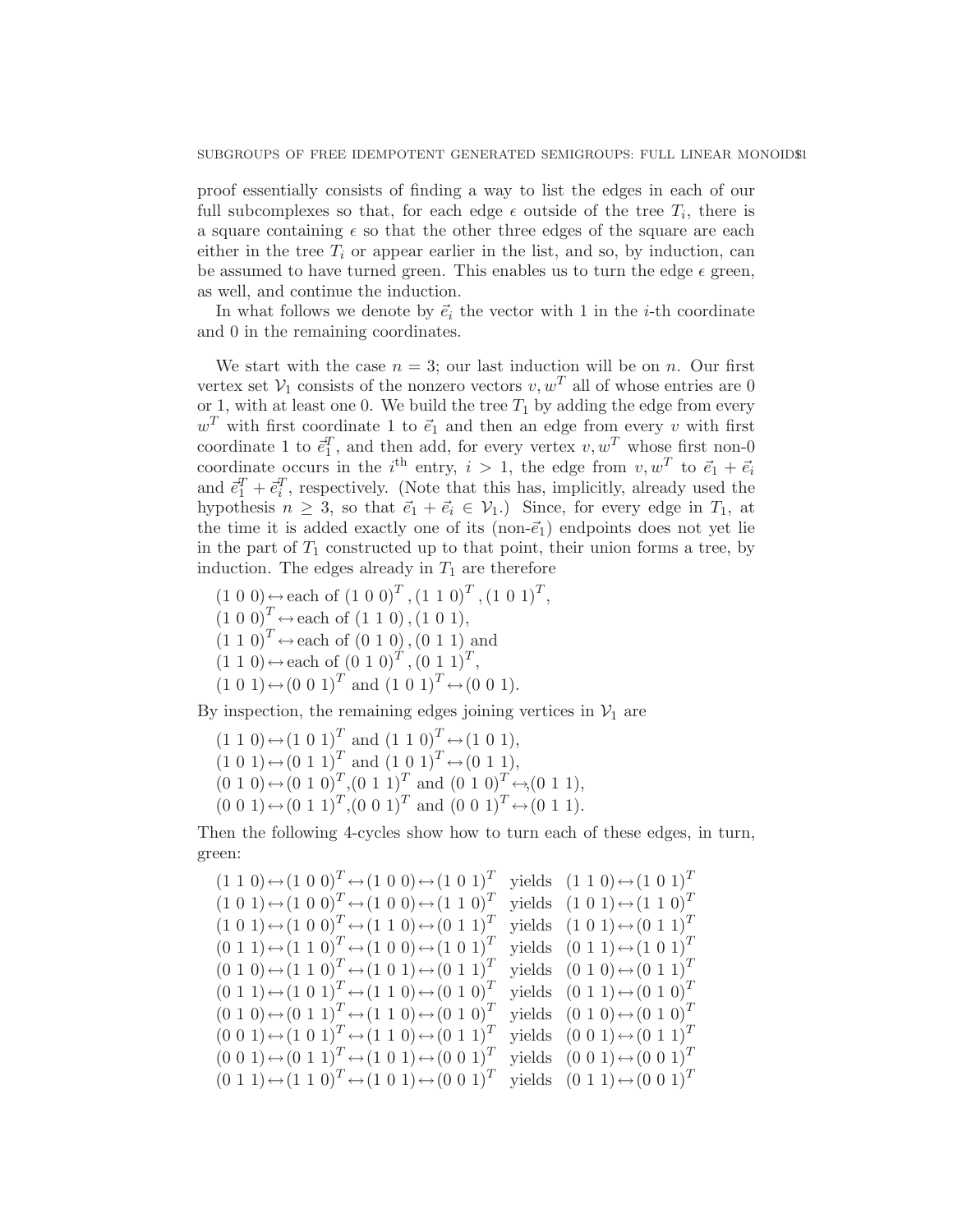For our next collection  $\mathcal{V}_2$  of vertices we add  $v, w^T$  all with one entry 0, another entry 1, and the remaining entry  $a \neq 0, 1$ . We extend  $T_1$  to a tree  $T_2$  with vertex set  $V_2$  by adding the edge from each new vertex to the vertex  $\vec{e}_i$  or  $\vec{e}_i^T$  (as appropriate), where i is the coordinate with entry equal to 1. In addition to the edges joining vertices in  $V_1$  and those in  $T_2$ , the only edges joining vertices in  $\mathcal{V}_2$  are of one of the forms

- $(0\ 1\ a) \leftrightarrow (1\ 0\ a^{-1})^T$
- $(0 1 a) \leftrightarrow (b 1 0)^T$  (with  $b \neq 0$ )
- $(0\ 1\ a) \leftrightarrow (0\ 1\ -\ a\ 1)^T$

(together with pairs resulting from simultaneous permutation of the coordinates of each side), since  $(0 1 a) \leftrightarrow (x y z)^T$  requires  $y + za = 1$  with at least one of y, z equal to 0 or 1.  $y = 0$  implies the first case,  $y = 1$  implies  $z = 0$  (and vice versa) and implies the second, and  $z = 1$  implies the third. For these edges the 4-cycles

 $(0\ 1\ a) \leftrightarrow (0\ 1\ 0)^T \leftrightarrow (0\ 1\ 0) \leftrightarrow (b\ 1\ 0)^T$  yields  $(0\ 1\ a) \leftrightarrow (b\ 1\ 0)^T$ 

together with simultaneous permutations, by permuting throughout the 4 cycle. The 4-cycle

 $(0\ 1\ a) \leftrightarrow (0\ 1\ 0)^T \leftrightarrow (1\ 1\ 0) \leftrightarrow (1\ 0\ a^{-1})^T$  yields  $(0\ 1\ a) \leftrightarrow (1\ 0\ a^{-1})^T$ , where the edge  $(1\ 1\ 0) \leftrightarrow (1\ 0\ a^{-1})^T$  is a permutation of  $(0\ 1\ 1) \leftrightarrow (a^{-1}\ 1\ 0)^T$ (cycling to the left), which turned green in the previous step. We again have all simultaneous permutations. Finally, the 4-cycle

 $(0\ 1\ a) \leftrightarrow (1\ 1\ 0)^T \leftrightarrow (1\ 0\ 1) \leftrightarrow (0\ 1\ -\ a\ 1)^T$  yields  $(0\ 1\ a) \leftrightarrow (0\ 1\ -\ a\ 1)^T$ together with simultaneous permutations.

This deals with the full subcomplex on the vertices with at least one 0-entry and at least one 1-entry. The next collection  $\mathcal{V}_3$  of vertices adds  $a\vec{e}_i, a\vec{e}_i^T$  with  $a \neq 1$ . We extend our tree  $T_2$  to a tree  $T_3$  by adding the edges  $a\vec{e}_i \leftrightarrow \vec{e}_j^T + a^{-1}\vec{e}_i^T$  and  $a\vec{e}_i^T \leftrightarrow \vec{e}_j + a^{-1}\vec{e}_i$ 

where j is the smallest index  $\neq i$ . The edges still unaccounted for, running between vertices of  $\mathcal{V}_3$ , are

 $a\vec{e}_i \leftrightarrow a^{-1}\vec{e}_i^T$ ,  $a\vec{e}_i \leftrightarrow \vec{e}_k + a^{-1}\vec{e}_i^T$ , and  $a\vec{e}_i^T \leftrightarrow \vec{e}_k + a^{-1}\vec{e}_i$  (where  $k \neq i, j$ ) since  $a\vec{e}_i \leftrightarrow \vec{x} \vec{e}_i^T + y\vec{e}_j^T + z\vec{e}_k^T$  and  $x\vec{e}_i^T + y\vec{e}_j^T + z\vec{e}_k^T \in \mathcal{V}_3$  requires  $x = a^{-1}$  and  $\{y, z\} = \{0, 1\}.$  The 4-cycles  $a\vec{e}_i \leftrightarrow \vec{e}_j^T + a^{-1}\vec{e}_i^T \leftrightarrow \vec{e}_j + \vec{e}_k \leftrightarrow \vec{e}_k^T + a^{-1}\vec{e}_i^T,$ 

$$
a\vec{e}_i^T \leftrightarrow \vec{e}_j + a^{-1}\vec{e}_i \leftrightarrow \vec{e}_j^T + \vec{e}_k^T \leftrightarrow \vec{e}_k + a^{-1}\vec{e}_i, \text{ and}
$$
  

$$
a\vec{e}_i \leftrightarrow \vec{e}_j^T + a^{-1}\vec{e}_i^T \leftrightarrow \vec{e}_k + a\vec{e}_i \leftrightarrow a^{-1}\vec{e}_i^T
$$

demonstrate that these edges can be turned green.

For  $V_4$  we add the vertices  $a\vec{e}_i + b\vec{e}_j$ ,  $a\vec{e}_i^T + b\vec{e}_j^T$  with  $a, b \neq 0, 1$  and  $i < j$ . The vertex set  $V_4$  thus consists of all of the vertices with at least one 0entry. We extend the tree  $T_3$  to a tree  $T_4$  by adding the edges  $a\vec{e}_i + b\vec{e}_j \leftrightarrow$  $a^{-1}\vec{e}_i^T$  and  $a\vec{e}_i^T + b\vec{e}_j^T \leftrightarrow a^{-1}\vec{e}_i$ . The edges we need to turn green are of the form  $a\vec{e}_i + b\vec{e}_j \leftrightarrow x\vec{e}_i^T + y\vec{e}_j^T + z\vec{e}_k^T$  and  $a\vec{e}_i^T + b\vec{e}_j^T \leftrightarrow x\vec{e}_i + y\vec{e}_j + z\vec{e}_k$  with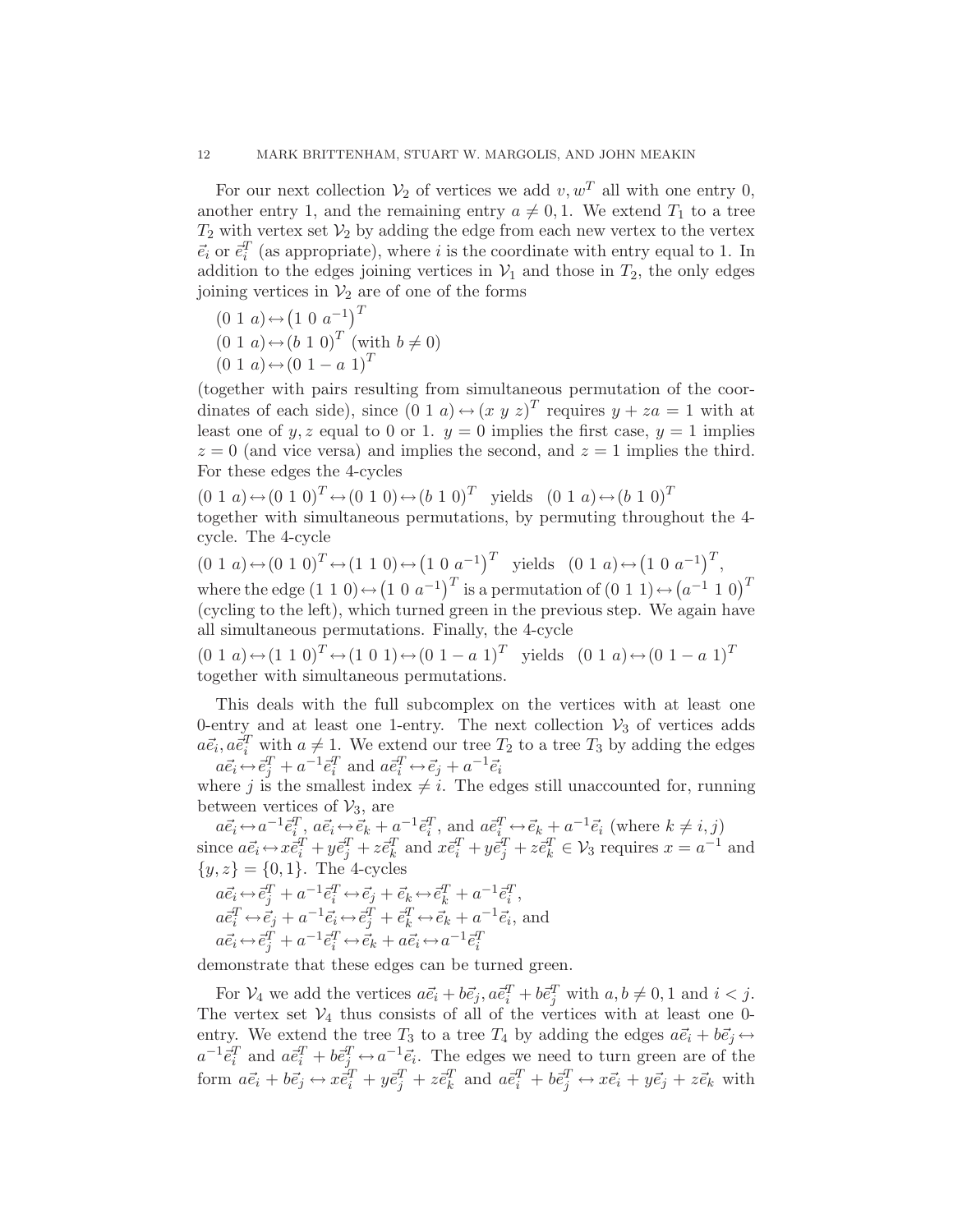$za + yb + z0 = xa + yb = 1$  (resp.  $az + by + 0z = ax + by = 1$ ; we are working over a division ring!) and at least one of  $x, y, z$  equal to 0. This yields the four cases

(two coefficients equal 0):  $a\vec{e}_i + b\vec{e}_j \leftrightarrow b^{-1}\vec{e}_j^T$  and  $a\vec{e}_i^T + b\vec{e}_j^T \leftrightarrow b^{-1}\vec{e}_j$ ,  $(x = 0): a\vec{e}_i + b\vec{e}_j \leftrightarrow b^{-1}\vec{e}_j^T + z\vec{e}_k^T$  and  $a\vec{e}_i^T + b\vec{e}_j^T \leftrightarrow b^{-1}\vec{e}_j + z\vec{e}_k$ ,  $(y = 0)$ :  $a\vec{e}_i + b\vec{e}_j \leftrightarrow a^{-1}\vec{e}_i^T + z\vec{e}_k^T$  and  $a\vec{e}_i^T + b\vec{e}_j^T \leftrightarrow a^{-1}\vec{e}_i + z\vec{e}_k$ ,  $(x = 0): \overrightarrow{ae_i} + \overrightarrow{be_j} \leftrightarrow \overrightarrow{xe_i^T} + \overrightarrow{ye_j^T}$  and  $\overrightarrow{ae_i^T} + \overrightarrow{be_j^T} \leftrightarrow \overrightarrow{xe_i} + \overrightarrow{ye_j^T}$ These can be turned green by using the 4-cycles

 $[y = 0 \text{ and } i < k]$ :  $a\vec{e}_i + b\vec{e}_j \leftrightarrow a^{-1}\vec{e}_i^T \leftrightarrow a\vec{e}_i \leftrightarrow a^{-1}\vec{e}_i^T + z\vec{e}_k^T$  (and transposes),  $[y = 0 \text{ and } i > k, \text{ so } k < i < j$ :  $a\vec{e}_i + b\vec{e}_j \leftrightarrow a^{-1}\vec{e}_i^T \leftrightarrow a\vec{e}_i + \vec{e}_j \leftrightarrow z\vec{e}_k^T + \vec{e}_j^T$ and so  $a\vec{e}_i + b\vec{e}_j \leftrightarrow z\vec{e}_k^T + \vec{e}_j^T \leftrightarrow z^{-1}\vec{e}_k \leftrightarrow a^{-1}\vec{e}_i^T + z\vec{e}_k^T$  (together with

transposes),

[two coefficients 0]:  $a\vec{e}_i + b\vec{e}_j \leftrightarrow a^{-1}\vec{e}_i^T + \vec{e}_k^T \leftrightarrow b\vec{e}_j + \vec{e}_k \leftrightarrow b^{-1}\vec{e}_j^T$  (and transposes),

$$
[x = 0]: \stackrel{\sim}{a\vec{e}_i} + b\vec{e}_j \leftrightarrow b^{-1}\vec{e}_j^T \leftrightarrow b\vec{e}_j \leftrightarrow b^{-1}\vec{e}_j^T + z\vec{e}_k^T \text{ (and transposes), and}
$$
  
\n
$$
[z = 0]: \stackrel{\sim}{a\vec{e}_i} + b\vec{e}_j \leftrightarrow a^{-1}\vec{e}_i^T + \vec{e}_k^T \leftrightarrow y^{-1}\vec{e}_j + \vec{e}_k \leftrightarrow x\vec{e}_i^T + y\vec{e}_j^T \text{ (and transposes).}
$$

Finally,  $V_5 = \widetilde{K}_{3,1}^{(0)}$ , that is, we add the vertices  $v, w^T$  with all entries non-zero. We extend  $T_4$  to a tree  $T_5$  by adding the edges

$$
(a\ b\ c) \leftrightarrow (a^{-1}\ 0\ 0)^T
$$
 and  $(a\ b\ c)^T \leftrightarrow (a^{-1}\ 0\ 0)$ .  
Then the 4-cycles

$$
(a\ b\ c) \leftrightarrow (a^{-1}\ 0\ 0)^T \leftrightarrow (a\ b\ 0) \leftrightarrow (0\ b^{-1}\ 0)^T
$$
  
\nyield  $(a\ b\ c) \leftrightarrow (0^{-1}\ 0)^T$ , and  
\n $(a\ b\ c) \leftrightarrow (a^{-1}\ 0\ 0)^T \leftrightarrow (a\ 0\ c) \leftrightarrow (0\ 0\ c^{-1})^T$ 

yield  $(a\;b\;c) \leftrightarrow (0\;0\;c^{-1})^T$  (together with transposes). Then if  $(x, y, z)$  has  $z = 0$  and  $xa + yb = 1$  with  $x, y \neq 0$ , the 4-cycle

 $(a\;b\;c) \leftrightarrow (a^{-1}\;0\;0)^T \leftrightarrow (a\;b\;0) \leftrightarrow (x\;y\;0)^T$  yields  $(a\;b\;c) \leftrightarrow (x\;y\;0)^T$  (the transpose relation is similar),

and a similar argument yields the cases where the second or first entry is 0. Finally, if  $xa + yb + zc = 1$  with  $x, y, z \neq 0$ , then the 4-cycle

$$
(a\ b\ c) \leftrightarrow (a^{-1}\ 0\ 0)^T \leftrightarrow (a\ b + y^{-1}zc\ 0) \leftrightarrow (x\ y\ z)^T
$$

yields  $(a\ b\ c) \leftrightarrow (x\ y\ z)^T$  (and the transpose relation is, again, similar).

With this, we have constructed a maximal tree  $T = T_5$  in  $\widetilde{K}_{3,1}^{(1)}$ , and have shown how to homotope every edge in  $\widetilde{K}^{(1)}_{3,1}$ , rel endpoints, to an edge path in T. Consequently,  $K_{3,1}$  is connected and simply connected.

To finish our argument, we show how to extend this result to arbitrary  $n \geq 3$ . We argue by induction. The base case  $n = 3$  is established above. For the inductive step, we assume that we have shown that  $K_{n-1,1}$  is simplyconnected. In particular, we have constructed a maximal tree  $T_{n-1}$  in  $\widetilde{K}_{n-1,1}^{(1)}$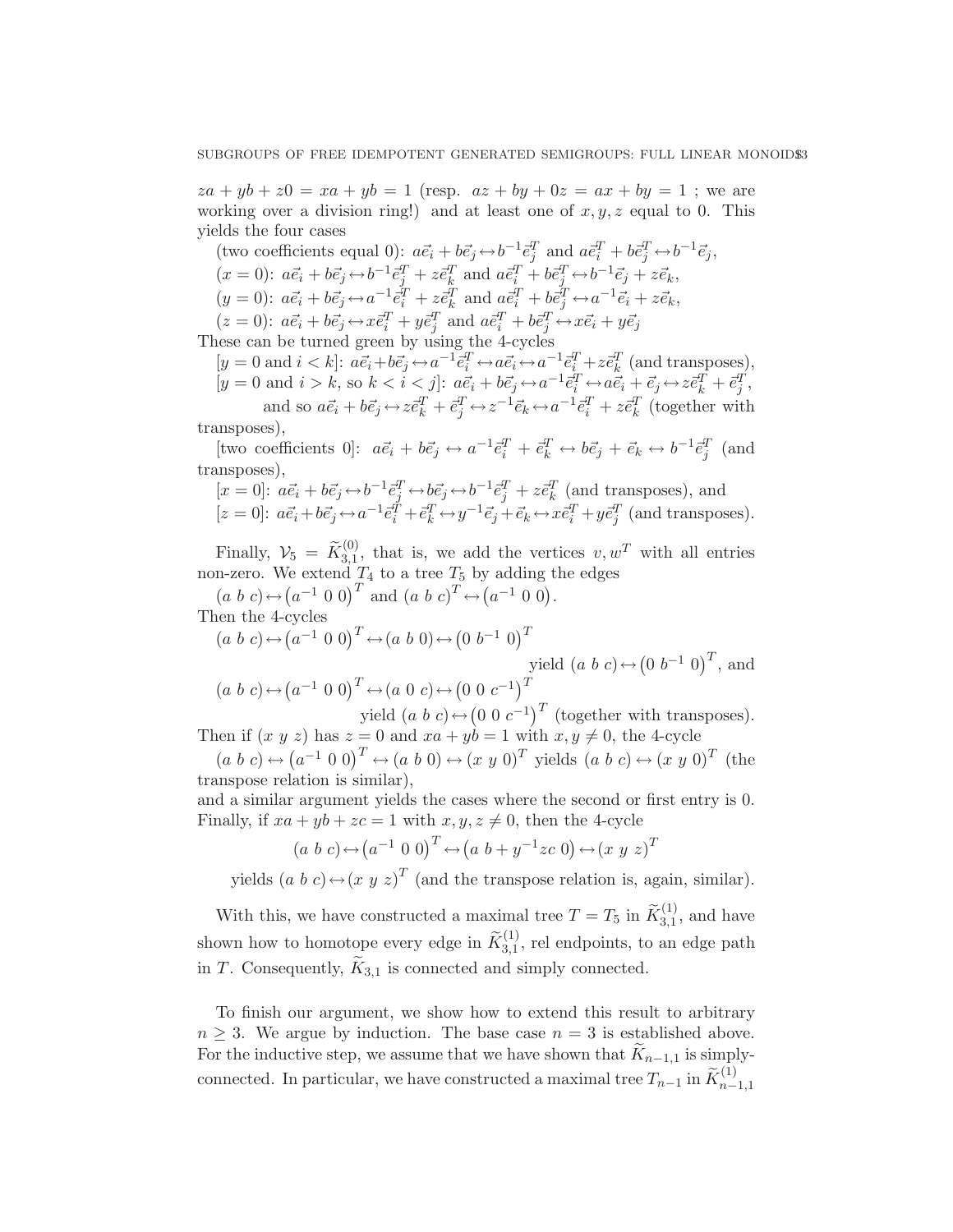and have shown that each of the edges of  $\widetilde{K}_{n-1,1}^{(1)}$  not in  $T_{n-1}$  can be deformed, rel endpoints, in  $\widetilde{K}_{n-1,1}$ , into  $T_{n-1}$ .

By appending 0's to the end of every column of the vectors  $v, w$  labelling the vertices  $v, w^T$  of  $\widetilde{K}_{n-1,1}$  (yielding matrices  $v_+, w_+$ ) and noting that  $w_+^T v_+ = 1$  iff  $w_-^T v = 1$ , the map  $v \mapsto v_+$ ,  $w_-^T \mapsto w_+^T$  induces an embedding of  $\widetilde{K}_{n-1,1}$  into  $\widetilde{K}_{n,1}$ , and its image is the full subcomplex of  $\widetilde{K}_{n,1}$  on the vertex set  $\mathcal{V}_6$  = the image of  $\widetilde{K}_{n-1,1}^{(0)}$ . The image of the tree T is a tree  $T_6$ which provides the starting point for constructing the needed tree in  $\widetilde{K}_{n,1}$ .

To build our tree  $T_7$  we add, for the vertices  $(a_1 \ldots a_n)$ ,  $(a_1 \ldots a_n)^T$ with  $a_n \neq 0$  and at least one other entry  $a_j \neq 0$  (we may assume j is the smallest such index), the edges  $(a_1 \dots a_n) \leftrightarrow a_j^{-1} \vec{e}_j^T$  and  $(a_1 \dots a_n)^T \leftrightarrow a_j^{-1} \vec{e}_j^T$  $a_j^{-1} \vec{e}_j$ , and then add the edges  $a_n \vec{e}_n \leftrightarrow \vec{e}_1^T + a_n^{-1} \vec{e}_n^T$  and  $a_n \vec{e}_n^T \leftrightarrow \vec{e}_1 + a_n^{-1} \vec{e}_n$  for each  $a_n \neq 0$ . This gives a maximal tree in  $K_{n,1}$ ; by our inductive step we know that every edge in the image of  $\widetilde{K}_{n-1,1}^{(1)}$  is homotopic, rel endpoints, to an edge path in  $T_7$ , and so can be assumed to be green.

We now work our way through all of the remaining edges of  $\widetilde{K}_{n,1}$  in steps, to show that they can all be turned green. If a vertex  $v, w^T$  has two or more entries  $a_j, a_k \neq 0$ , for  $j, k < n$  (we may assume j is the smallest such index), then the 4-cycles

$$
v \leftrightarrow a_j^{-1} \vec{e}_j^T \leftrightarrow a_j \vec{e}_j + a_k \vec{e}_k \leftrightarrow a_k^{-1} \vec{e}_k^T \text{ and } w^T \leftrightarrow a_j^{-1} \vec{e}_j \leftrightarrow a_j \vec{e}_j^T + a_k \vec{e}_k^T \leftrightarrow a_k^{-1} \vec{e}_k
$$

enable us to make the edges  $v \leftrightarrow a_k^{-1} \bar{e}_k^T$  and  $w^T a_k^{-1} \bar{e}_k$  green, and allowing us to base our further arguments off of any non-zero entry of  $v, w<sup>T</sup>$  (other than the last entry). If  $v = (a_1 \dots a_n) \leftrightarrow (x_1 \dots x_{n-1} 0)^T = w^T$  is an edge, then  $x_i a_i \neq 0$  for some i, and the 4-cycle

$$
v \leftrightarrow a_i^{-1} \bar{e}_i^T \leftrightarrow (a_1 \quad \dots \quad a_{n-1} \quad 0) \leftrightarrow w^T
$$

enables us to turn the edge  $v \leftrightarrow w^T$  green, and a similar argument will allow us to turn the edges  $v = (x_1 \dots x_{n-1} \ 0) \leftrightarrow (a_1 \dots a_n)^T = w^T$  green. With this we can make every edge of  $\widetilde{K}_{n,1}$  joining a vertex of  $\widetilde{K}_{n,1}$ , other than the vertices  $a_n \vec{e}_n, a_n \vec{e}_n^T$ , to a vertex in the image of  $\widetilde{K}_{n-1,1}^{(0)}$ , green. Note, however, that there are no edges between the vertices  $a_n \vec{e}_n, a_n \vec{e}_n^T$  and the vertices in the image of  $\widetilde{K}_{n-1,1}^{(0)}$ .

For every  $i > 1$  the 4-cycle  $a_n \vec{e}_n \leftrightarrow \vec{e}_1^T + a_n^{-1} \vec{e}_n^T \leftrightarrow \vec{e}_1 + \vec{e}_i \leftrightarrow \vec{e}_i^T + a_n^{-1} \vec{e}_n^T$  makes  $a_n\vec{e}_n \leftrightarrow \vec{e}_i^T + a_n^{-1}\vec{e}_n^T$  green, and a similar argument turns  $a_n\vec{e}_n^T \leftrightarrow \vec{e}_i + a_n^{-1}\vec{e}_n$ green. Then for  $i \neq j$ ,  $i, j < n$ ,

$$
\vec{e_i} + a_n \vec{e}_n \leftrightarrow \vec{e}_i^T + \vec{e}_j^T \leftrightarrow \vec{e}_j \leftrightarrow \vec{e}_j^T + a_n^{-1} \vec{e}_n^T
$$

turns  $\vec{e}_i + a_n \vec{e}_n \leftrightarrow \vec{e}_j^T + a_n^{-1} \vec{e}_n^T$  green. Then (using the fact that  $n \ge 3$ )  $a_n\vec{e}_n \leftrightarrow \vec{e}_1^T + a_n^{-1}\vec{e}_n^T \leftrightarrow \vec{e}_2 + a_n\vec{e}_n \leftrightarrow a_n^{-1}\vec{e}_n^T$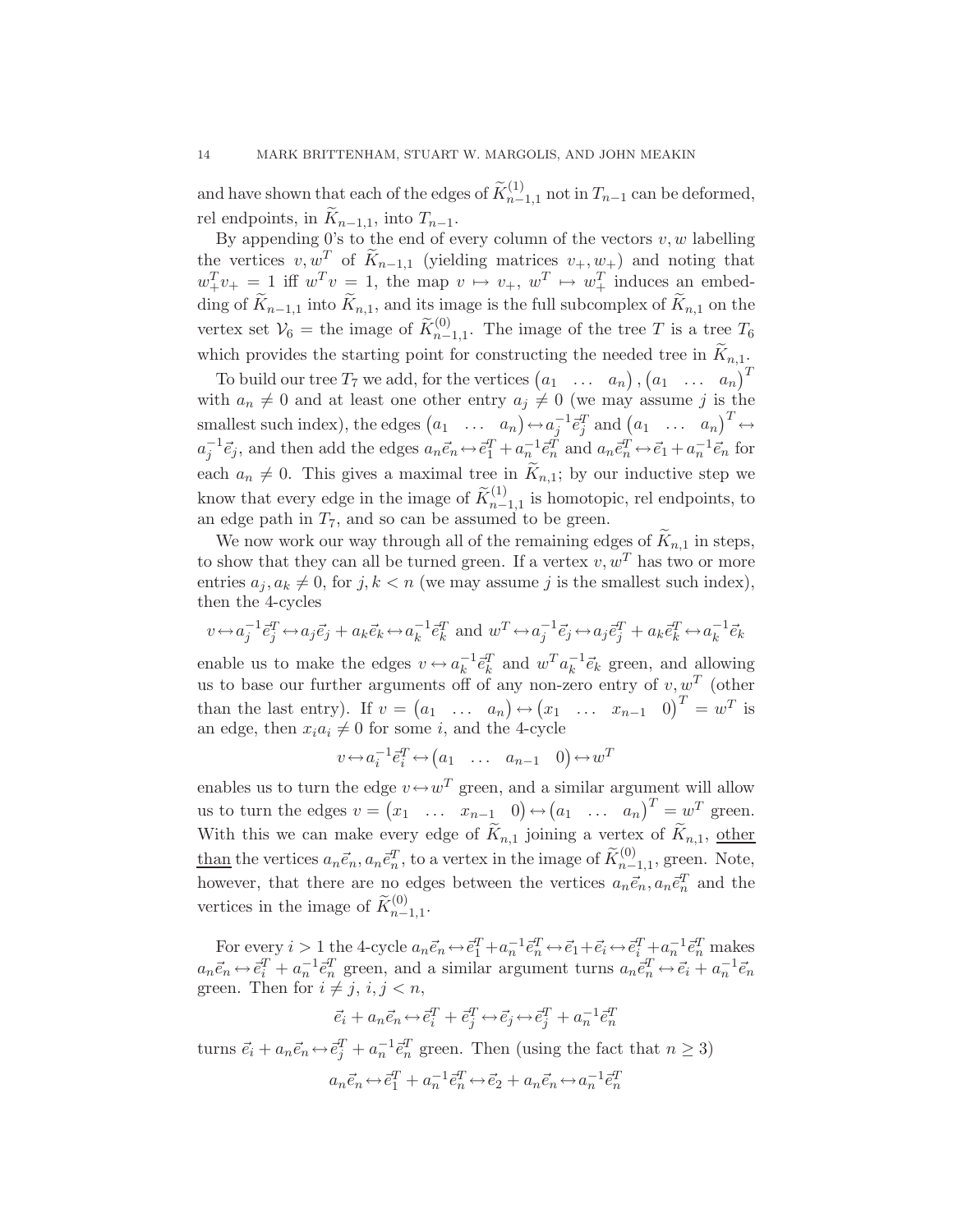turns  $a_n \vec{e}_n \leftrightarrow a_n^{-1} \vec{e}_n^T$  green. If one of  $x_1, \ldots x_{n-1}$  is non-zero (say  $x_i$ , and then choose  $j \neq i, j < n$ , then the 4-cycles

$$
a_n \vec{e}_n \leftrightarrow \vec{e}_j^T + a_n^{-1} \vec{e}_n^T \leftrightarrow x_i^{-1} (1 - x_j) \vec{e}_i + \vec{e}_j \leftrightarrow (x_1 \quad \dots \quad x_{n-1} \quad a_n^{-1})^T \text{ and}
$$
  
\n
$$
a_n \vec{e}_n^T \leftrightarrow \vec{e}_j + a_n^{-1} \vec{e}_n \leftrightarrow x_i^{-1} (1 - x_j) \vec{e}_i^T + \vec{e}_j^T \leftrightarrow (x_1 \quad \dots \quad x_{n-1} \quad a_n^{-1})
$$

together with the previous step enable us to make every edge with vertex either  $a_n \vec{e}_n$  or  $a_n \vec{e}_n^T$  green.

All that is left now is to turn the edges  $v = (a_1 \dots a_n) \leftrightarrow (x_1 \dots x_n)^T =$  $w<sup>T</sup>$  with  $a_n, x_n \neq 0$  green. By the immediately preceding step we may also assume that  $x_i, a_j \neq 0$  for some  $i, j < n$ . If  $i \neq j$  then the 4-cycle

$$
v \leftrightarrow a_j^{-1} \vec{e}_j^T \leftrightarrow a_j \vec{e}_j + x_i^{-1} (1 - a_j x_j) \vec{e}_i \leftrightarrow w^T
$$

turns the edge  $v \leftrightarrow w^T$  green. If we cannot find such a pair of distinct indices  $i, j$  then our edge must be of the form  $a_i \vec{e}_i + a_n \vec{e}_n \leftrightarrow x_i \vec{e}_i^T + x_n \vec{e}_n^T$ with  $x_i a_i + x_n a_n = 1$  and  $a_i, x_i, a_n, x_n \neq 0$ . Then (choosing a  $j \neq i, n$ ) the 4-cycle

$$
a_i \vec{e}_i + a_n \vec{e}_n \leftrightarrow a_i^{-1} \vec{e}_i^T + \vec{e}_j^T \leftrightarrow x_i^{-1} \vec{e}_i + (1 - a_i^{-1} x_i^{-1}) \vec{e}_j \leftrightarrow x_i \vec{e}_i^T + x_n \vec{e}_n^T
$$

demonstrates that this final collection of edges can be made green.

Therefore, every edge of  $\widetilde{K}_{n,1}^{(1)}$  is homotopic, rel endpoints, to an edge path in  $T_7$ , and  $K_{n,1}$  is simply connected. This finishes the inductive step; so for every  $n \geq 3$ ,  $K_{n,1}$  is connected and simply connected, and so is the universal covering space of  $K_{n,1}$ . This completes the proof of Theorem 4.1.

### 5. Closing Remarks

Theorem 4.1 provides a natural example of a torsion group that arises as a maximal subgroup of the free idempotent generated semigroup on some (finite) biordered set, answering a question raised in [5]. After the results of this paper were announced, Gray and Ruskuc [8] proved that every group arises as the maximal subgroup of some biordered set overriding this particular example. We remark that if e is an idempotent matrix of rank  $n-1$  in  $E = E(M_n(Q))$ , then the maximal subgroup of  $IG(E)$  with identity e must be a free group by Theorem 2.2, since there are no idempotents available to singularize a square consisting of rank  $n - 1$  idempotent matrices. Thus the maximal subgroup of  $IG(E)$  corresponding to an idempotent of rank  $n-1$ is not isomorphic to  $GL_{n-1}(Q)$ .

Based on experimental evidence, we conjecture that the maximal subgroup of  $IG(E)$  with identity an idempotent matrix of rank  $k < n-1$  is  $GL_k(Q)$ , at least if  $k < n/2$  and  $n \geq 3$ , but this problem remains open. It is plausible that when  $k < n - 1$  the subcomplex  $K_{n,k}$  of K spanned by the vertices of rank  $k$  is simply connected. The methods in the proof of Theorem 4.1 in the present paper seem difficult to extend. However, there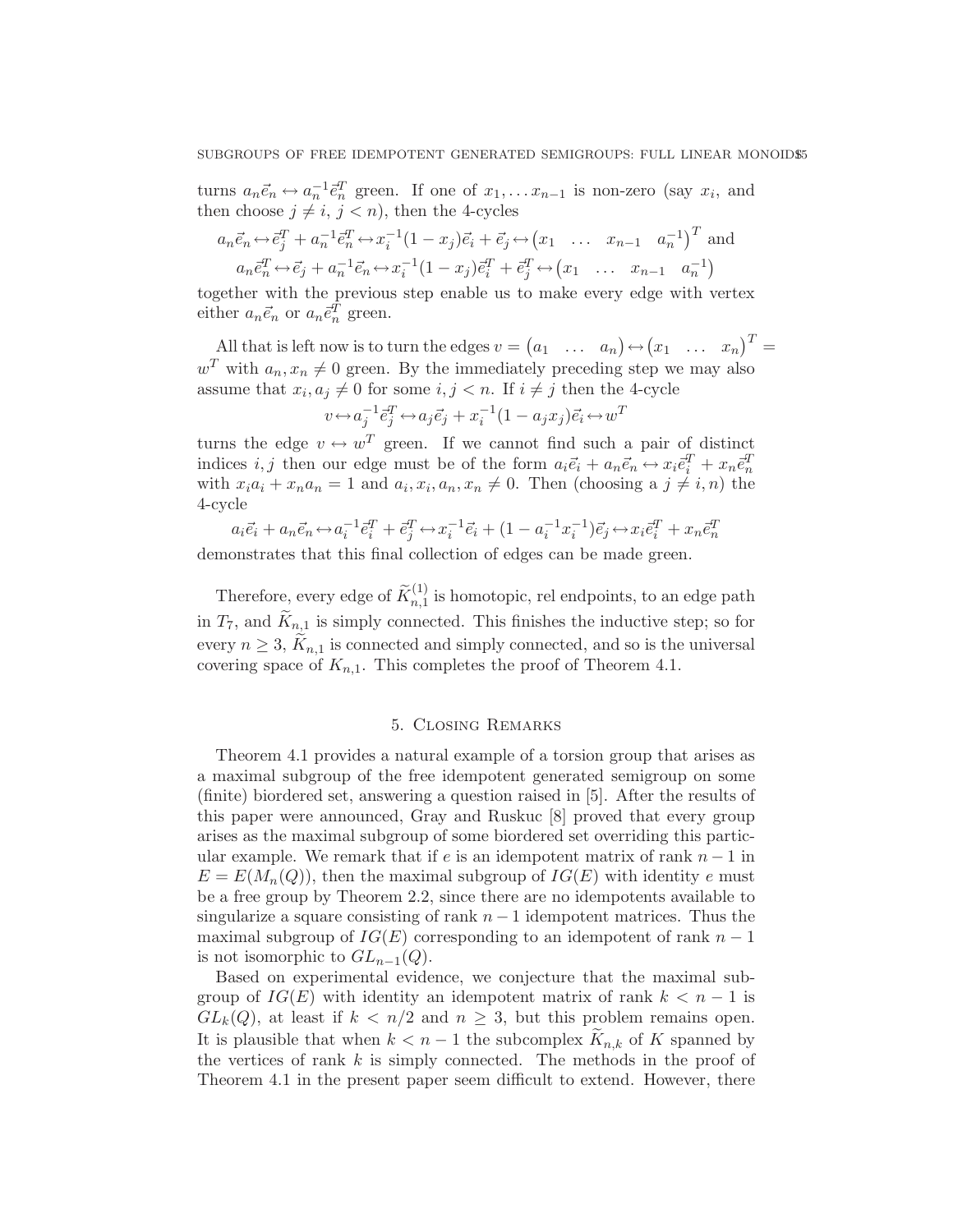is a lot of structure to the complexes that we have not exploited. The connections to Grassmanians - the vertices of  $K_{n,k}$  are (two sets of) the points of the Grassmanian  $G_{n,k}$  of k-planes in  $Q^n$ , and the vertices of  $\widetilde{K}_{n,k}$  are (two sets of) the points of the universal bundle over  $G_{n,k}$  - seem worth exploring further, and we expect to consider these ideas in a subsequent paper.

#### **REFERENCES**

- [1] Brittenham, M., Margolis, S., and Meakin, J., Subgroups of free idempotent generated semigroups need not be free, J. of Algebra (321) 2009, 3026-3042.
- [2] Clifford, A.H., Preston, G.P. The Algebraic Theory of Semigroups, Math. Surveys 7, Amer. Math. Soc., Providence 1961 (Vol I) and 1967 (Vol. II).
- [3] Dinitz J. and Margolis S.W.Translational hulls and block designs, Semigroup Forum 27(1983), 243-261
- [4] Easdown, D., Biordered sets come from semigroups, J. of Algebra (96) 1985, 581-591.
- [5] Easdown, D., Sapir, M., Volkov, M., Periodic elements of the free idempotent generated semigroup on a biordered set, Int. J. Algebra and Comp. (in press).
- [6] Fitz-Gerald, D.G.,On inverses of products of idempotents in regular semigroups, J. Austral. Math. Soc., (15)No. 1, (1972), 335-337
- [7] Graham R.L., On finite 0-simple semigroups and graph theory, Math. Sys. Th. (2)No.4 (1968).
- [8] Gray, R. and Ruskuc N., On maximal subgroups of free idempotent-generated semigroups, preprint.
- [9] Hatcher A., Algebraic Topology, Cambridge University Press, Cambridge, England, 2002
- [10] Houghton C.H., Completely 0-simple semigroups and their associated graphs and groups, Semigroup Forum (14) 1977 41-67.
- [11] McElwee B., Subgroups of the free semigroup on a biordered set in which principal ideals are singletons, Commun Alg., (30) No. 11 (2002), 5513-5519.
- [12] Jacobson, N., Structure of Rings, Amer. Math. Soc., Providence, 1968.
- [13] Nambooripad, K.S.S., Structure of regular semigroups I, Memoris Amer. Math. Soc., (224) 1979.
- [14] Nambooripad, K.S.S., Pastijn F., Subgroups of free idempotent generated regular semigroups, Semigroup Forum (21)1980, 1-7.
- [15] Okniński, J., Semigroups of Matrices, Series in Algebra Vol. 6, World Scientific, 1998.
- [16] Pastijn, F., The biorder on the partial groupoid of idempotents of a semigroup, J. of Alg. (65) 1980, 147-187.
- [17] Putcha, M., Linear Algebraic Monoids, London Math. Soc. Lecture Notes Vol 133, Cambridge Univ. Press, Cambridge, 1988.
- [18] Putcha,M. Complex representations of finite monoids. II. Highest weight categories and quivers J. Algebra 205 (1998), no. 1, 53–76.
- [19] Putcha, M., Products of idempotents in algebraic monoids, J. Aust. Math. Soc. 80 (2006), no. 2, 193–203.
- [20] Rhodes, J., Steinberg B., The q-theory of finite semigroups, Springer Verlag, New York, 2009.
- [21] Renner, L., Linear Algebraic Monoids, Springer 2005.
- [22] Serre, J.P., Trees, Springer Verlag, New York, 1980.